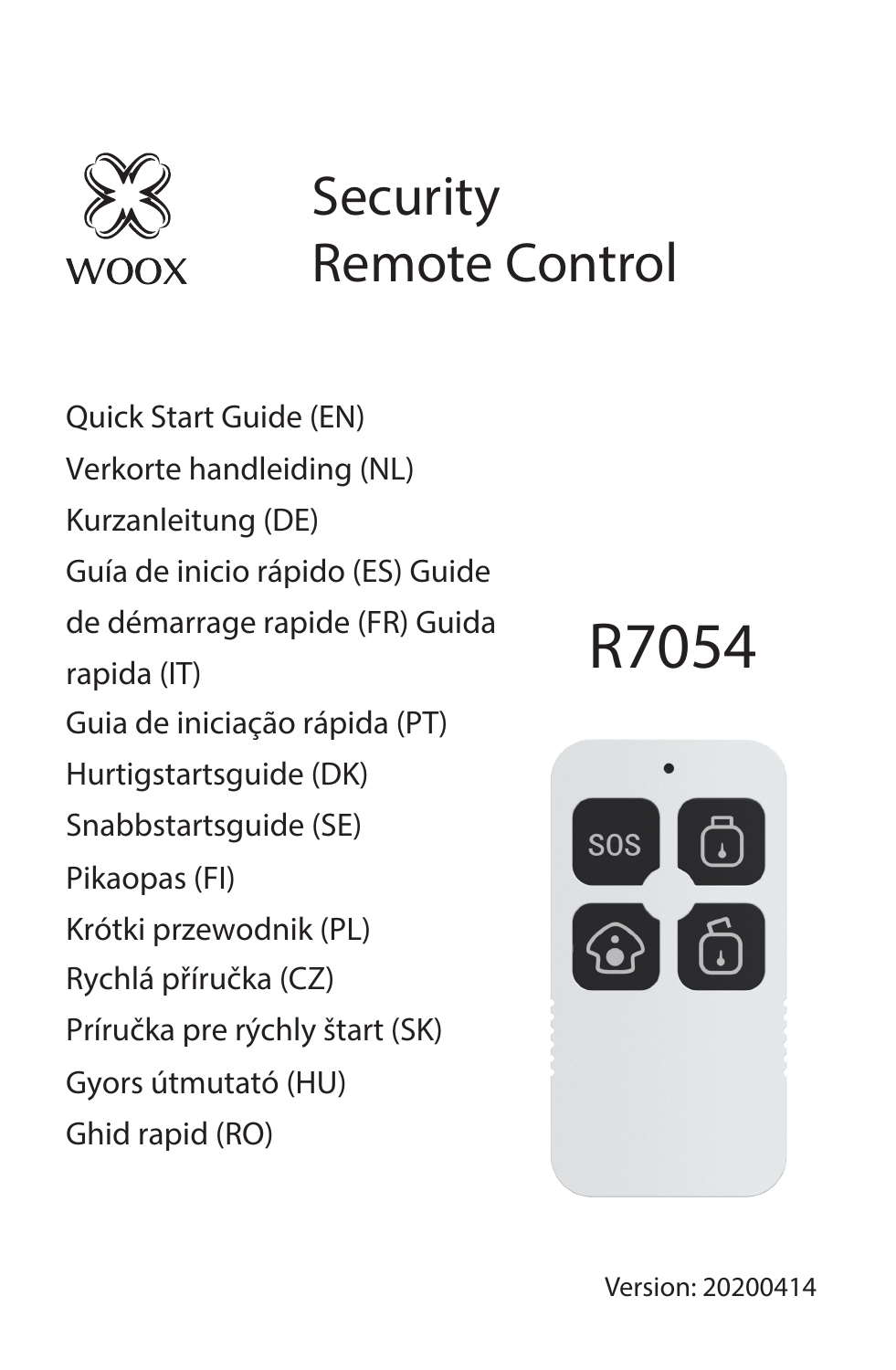# *English*



#### **Specification**

Battery: CR2032 x 1 (included) Dimension: 66x34x11mm Wireless connection: Zigbee 3.0 Connection distance: indoor 10-30m, outdoor 30-50m Frequency: 2.4-2.483GHz Working temperature: -10℃ - 50℃ Working humidity: 0-95%RH, no condensation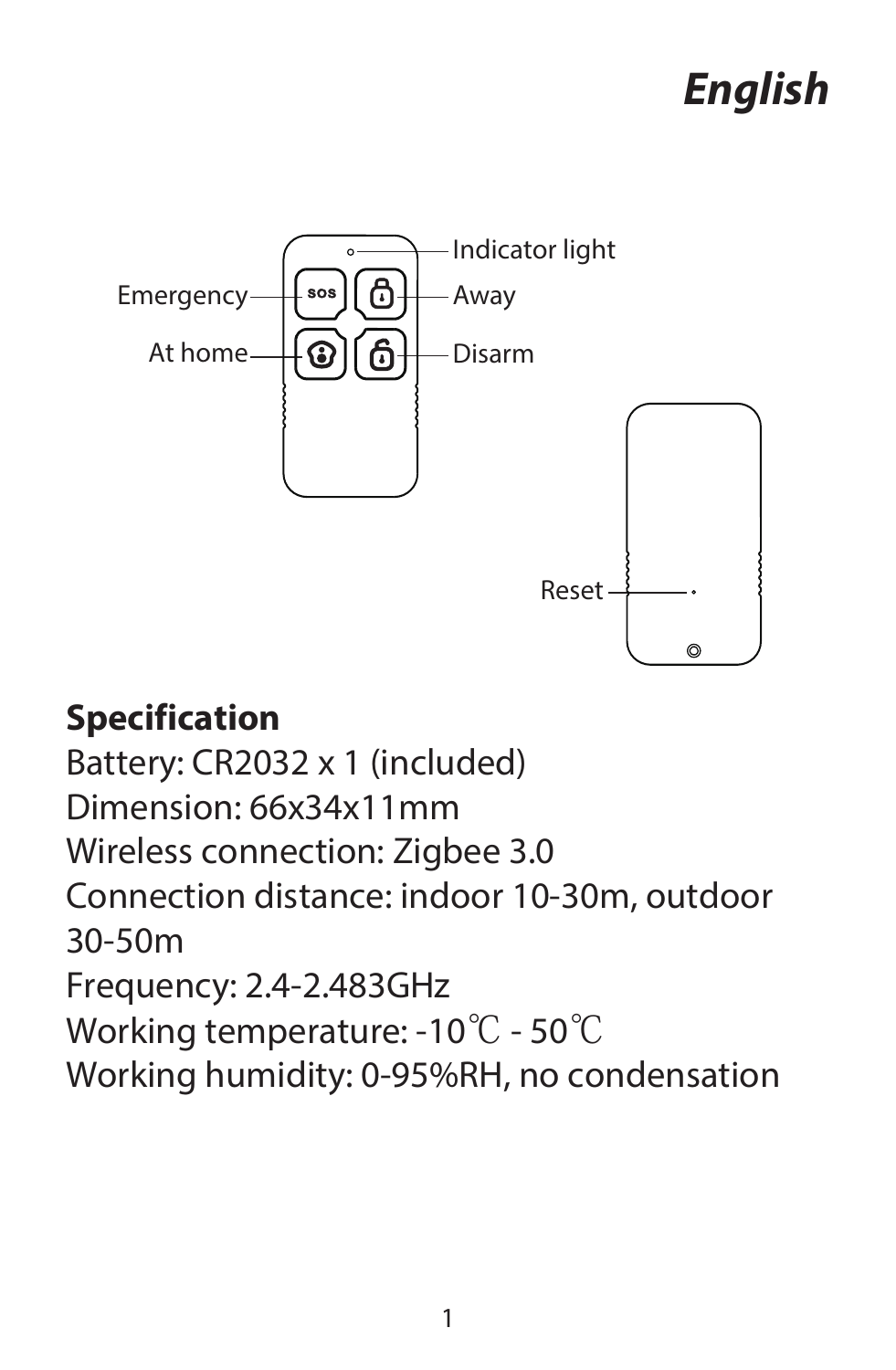# *English*

#### **Introduction**

The security remote control is used to change your alarm system status: Away, At home, Disarm. You can create scenario in Woox home app to realize its functions: **Security**: away arm your alarm with Woox security remote controller.

**Part-arm**: secure your home even when you are in, with Zone control.

**Disarm**: disarm your alarm with Woox key fob quickly.

**Emergency trigger**: immediately activate your alarm in case of emergency.

#### **Requirement to use**

1. Woox home app

2. Woox zigbee gateway (not included)

#### **Set up the security remote control with Woox home app**

1. Download and install the app "WOOX-Home" from Apple App Store or Google Play Store on your mobile device.

2. Launch the app "WOOX-Home".

3. Create a new account or log in to your existing account.

4. Tap "+" to add the device.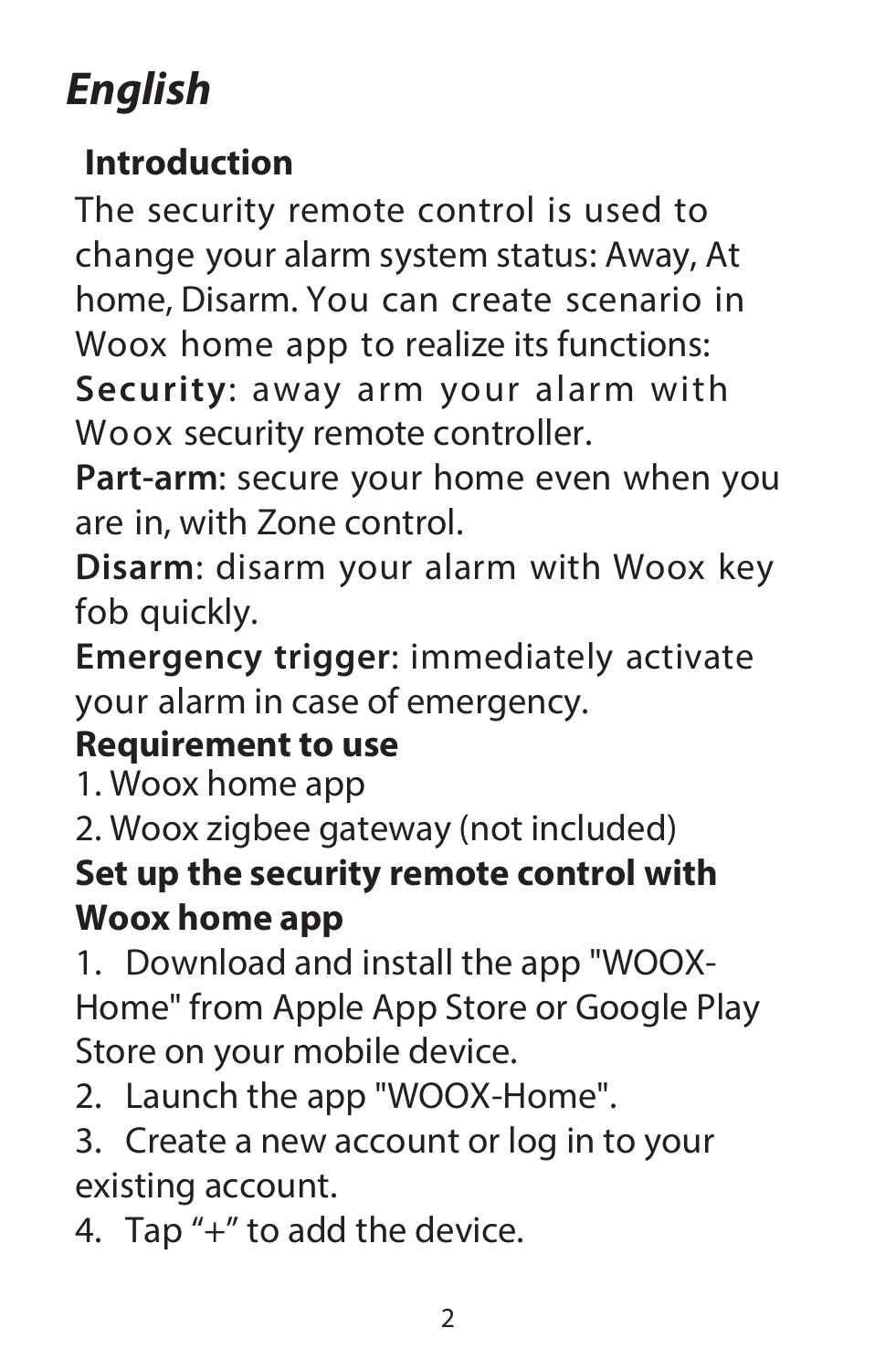5. Select the applicable product type from the list of products.

6. Select a Zigbee Gateway.

7.Ensure the indicator light is quick flashing. If the indicator light isn't flashing: press and hold the reset button for 5 seconds until the indicator light starts to quick flashing. 8.Press confirm button in the Woox home app. 9.The app will now search for the device and register is to your account.

10.Enter the device name.

# **Tips**

1. Effective range testing: short press the reset buton of security remote control after connected to gateway. If the indicator light is flashing, it means that the security remote control communicate effectively with the Zigbee gateway.

2. Pull the insulation sheet from battery compartment of the security remote control before connecting to gateway.

#### **Support**

If you need further help or have comments or suggestions please visit www.wooxhome.com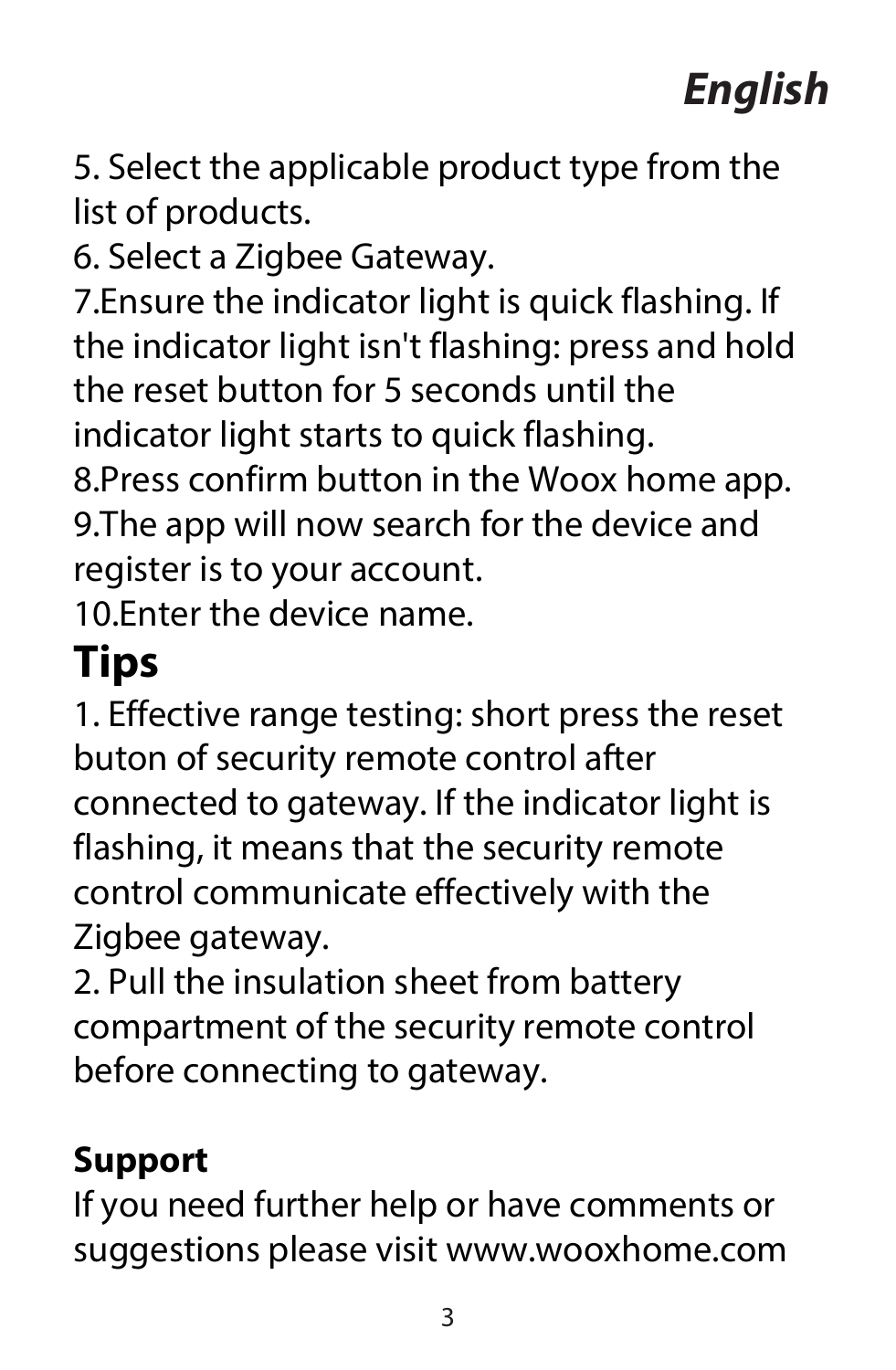#### **Nederlands Introductie**

De beveiligingsafstandsbediening wordt gebruikt om de status van uw alarmsysteem te wijzigen: Afwezig, Thuis, Uitschakelen. U kunt een scenario maken in de Woox Home-app om de functies te realiseren: Beveiliging: schakel uw alarm uit met de Woox-beveiligingsafstandsbediening. Gedeeltelijk inschakelen: beveilig uw huis, zelfs wanneer u binnen bent, met zoneregeling. Uitschakelen: schakel uw alarm snel uit met de Woox-sleutelhanger.

Noodtrigger: activeer onmiddellijk uw alarm in geval van nood.

#### **Vereiste om te gebruiken**

1. '' Woox-home-app ''

2.Woox zigbee gateway (niet inbegrepen)

#### **Stel de beveiligingsafstandsbediening in met de Woox Home-app**

1. Download en installeer de app "WOOX- Home" uit de Apple App Store of Google Play Store op uw mobiele apparaat.

2. Start de app "WOOX-Home".

3. Maak een nieuw account aan of log in op uw bestaande account.

4. Tik op "+" om het apparaat toe te voegen.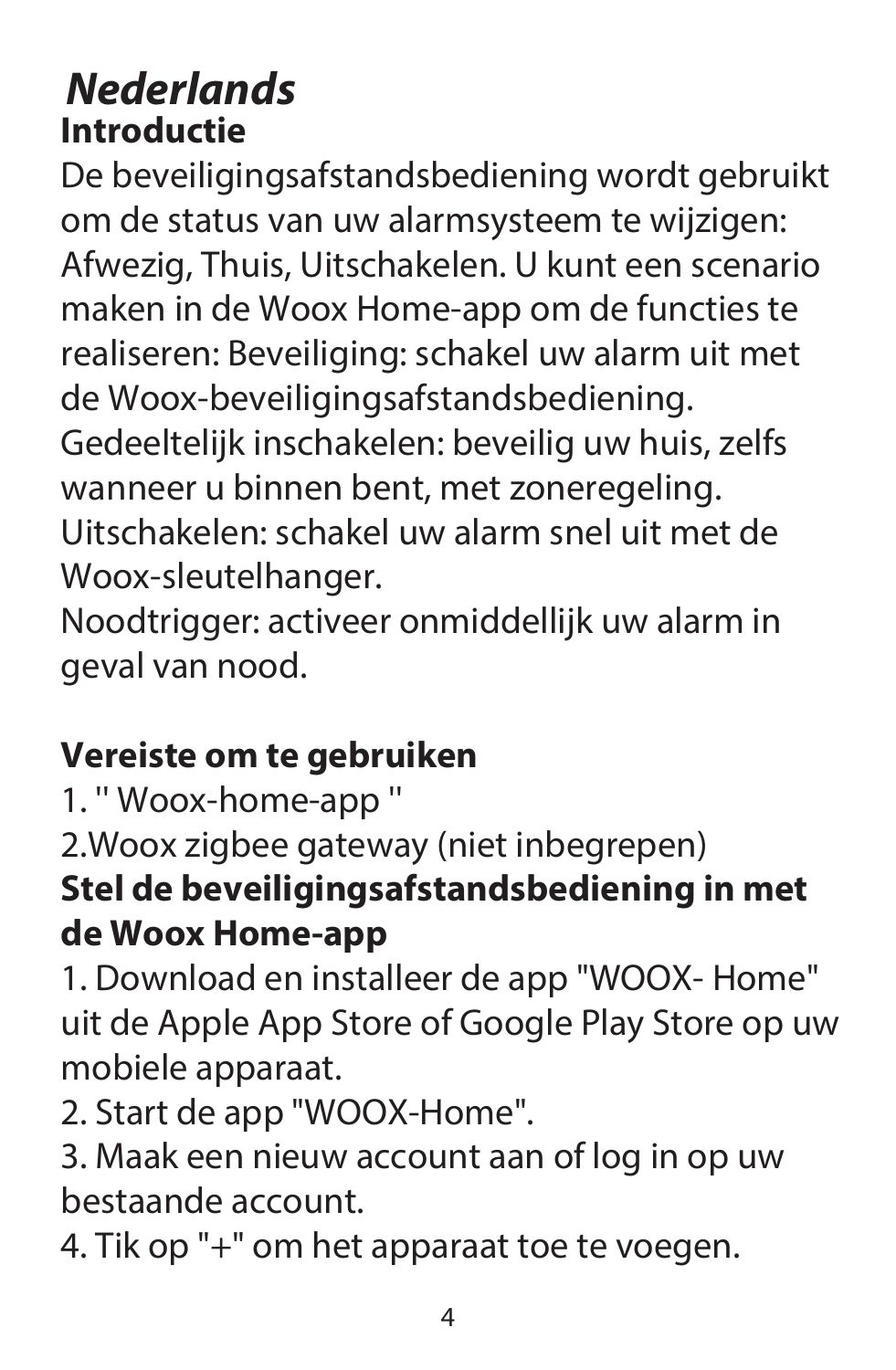# **Nederlands**

5. Selecteer het toepasselijke producttype in de lijst met producten.

6. Selecteer een Zigbee Gateway.

7. Zorg ervoor dat het indicatielampje snel knippert. Als het indicatielampje niet knippert: houd de resetknop 5 seconden ingedrukt totdat het indicatielampje snel begint te knipperen. 8. Druk op de bevestigingstoets in de Woox home-app.

9. De app zoekt nu naar het apparaat en registreert zich bij uw account.

10. Voer de apparaatnaam in.

#### **Tips**

1. Effectief bereik testen: druk kort op de resetknop van de beveiligingsafstandsbediening na verbinding met de gateway. Als het indicatielampje knippert, betekent dit dat de beveiligingsafstandsbediening effectief communiceert met de Zigbee-gateway. 2. Trek het isolatievel van het batterijvak van de beveiligingsafstandsbediening voordat u het op de gateway aansluit.

#### **Ondersteuning**

Als u meer hulp nodig heeft of opmerkingen of suggesties heeft, bezoek dan www.wooxhome.com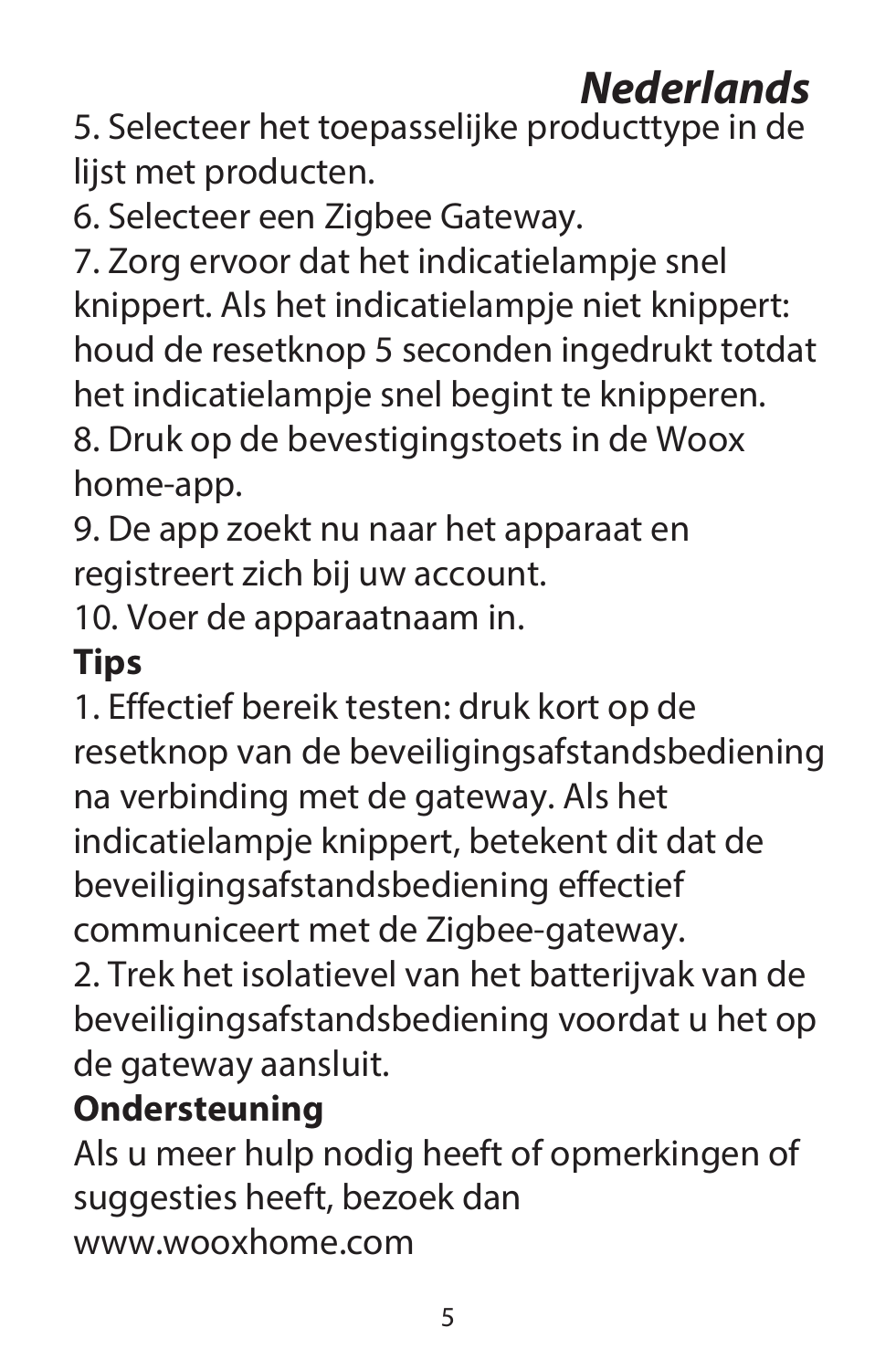#### **Deutsch Einführung**

Mit der Sicherheitsfernbedienung können Sie den Status Ihres Alarmsystems ändern: Abwesend, Zu Hause, Deaktivieren. Sie können ein Szenario in der Woox Home-App erstellen, um deren Funktionen zu realisieren: Sicherheit: Schalten Sie Ihren Alarm mit der Woox-Sicherheitsfernbedienung aus. Teilarm: Sichern Sie Ihr Zuhause mit Zonensteuerung, auch wenn Sie sich gerade befinden.Deaktivieren: Deaktivieren Sie Ihren Alarm schnell mit dem Woox-Schlüsselanhänger. Notauslöser: Aktivieren Sie im Notfall sofort Ihren Alarm.

#### **Voraussetzung zur Verwendung**

1. Woox Home App

2. Woox ZigBee Gateway (nicht im Lieferumfang enthalten)

#### **Richten Sie die Sicherheitsfernbedienung mit der Woox Home App ein**

1. Laden Sie die App "WOOX-Home" aus dem Apple App Store oder Google Play Store auf Ihr Mobilgerät herunter und installieren Sie sie.

2. Starten Sie die App "WOOX-Home".

3. Erstellen Sie ein neues Konto oder melden Sie sich bei Ihrem vorhandenen Konto an.

4. Tippen Sie auf "+", um das Gerät hinzuzufügen.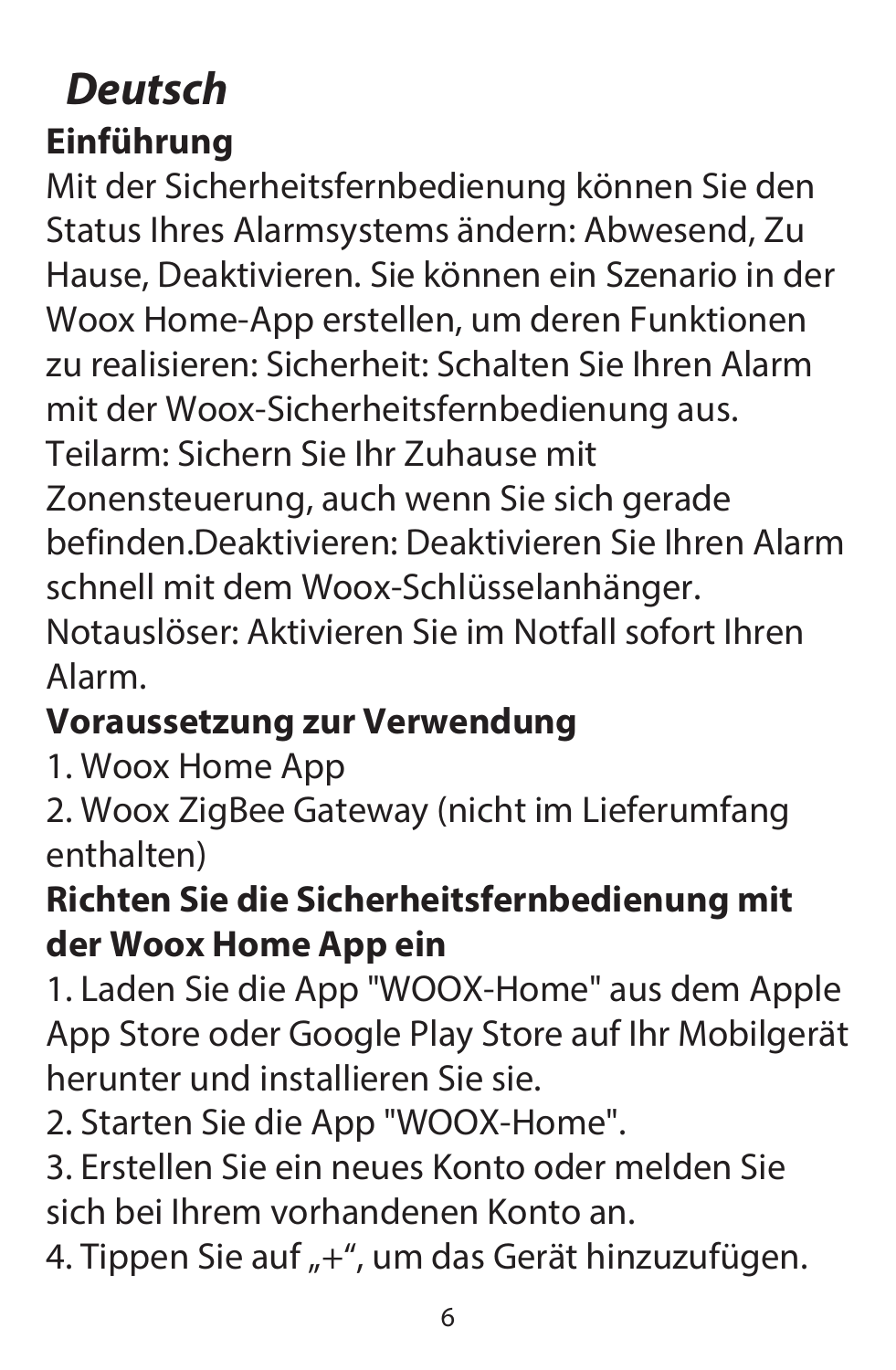### **Deutsch**

5. Wählen Sie den entsprechenden Produkttyp aus der Produktliste aus.

6. Wählen Sie ein ZigBee-Gateway aus.

7. Stellen Sie sicher, dass die Anzeigelampe schnell blinkt. Wenn die Anzeigelampe nicht blinkt: Halten Sie die Reset-Taste 5 Sekunden lang gedrückt, bis die Anzeigelampe schnell zu blinken beginnt. 8. Drücken Sie die Bestätigungstaste in der Woox Home App.

9. Die App sucht nun nach dem Gerät und registriert sich in Ihrem Konto.

10. Geben Sie den Gerätenamen ein.

#### **Tipps**

1. Effektive Reichweitentests: Drücken Sie kurz die Reset-Taste der Sicherheitsfernbedienung, nachdem Sie eine Verbindung zum Gateway hergestellt haben. Wenn die Anzeigelampe blinkt, bedeutet dies, dass die Sicherheitsfernbedienung effektiv mit dem ZigBee-Gateway kommuniziert. 2. Ziehen Sie die Isolierfolie aus dem Batteriefach der Sicherheitsfernbedienung, bevor Sie eine Verbindung zum Gateway herstellen.

#### **Unterstützung**

Wenn Sie weitere Hilfe benötigen oder Kommentare oder Vorschläge haben, besuchen Sie bitte www.wooxhome.com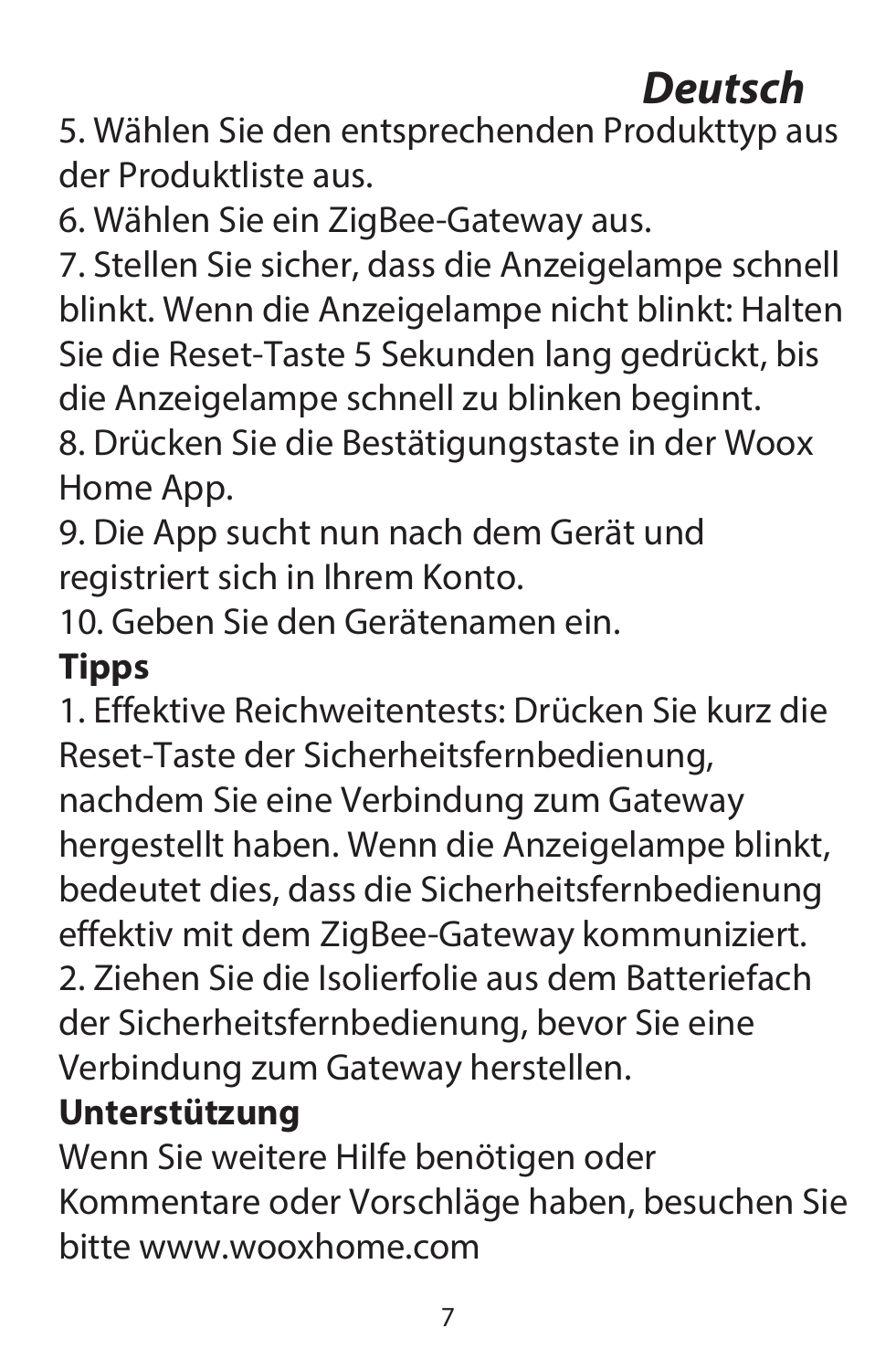# **Espanol**

#### **Introducción**

El control remoto de seguridad se usa para cambiar el estado del sistema de alarma: Ausente, En casa, Desarmar. Puede crear un escenario en la aplicación doméstica Woox para realizar sus funciones: Seguridad: active su alarma con el control remoto de seguridad Woox.

Parte del brazo: asegure su hogar incluso cuando esté dentro, con control de Zona.

Desarmar: desarma tu alarma con el llavero Woox rápidamente.

Activador de emergencia: active inmediatamente su alarma en caso de emergencia.

#### **Requisito de uso**

**1.** Aplicación para el hogar Woox

2. Woox zigbee gateway (no incluido)

#### **Configure el control remoto de seguridad con la aplicación para el hogar Woox**

1. Descargue e instale la aplicación "WOOX- Home" de Apple App Store o Google Play Store en su dispositivo móvil.

2. Inicie la aplicación "WOOX-Home".

3. Cree una nueva cuenta o inicie sesión en su cuenta existente.

4. Toque "+" para agregar el dispositivo.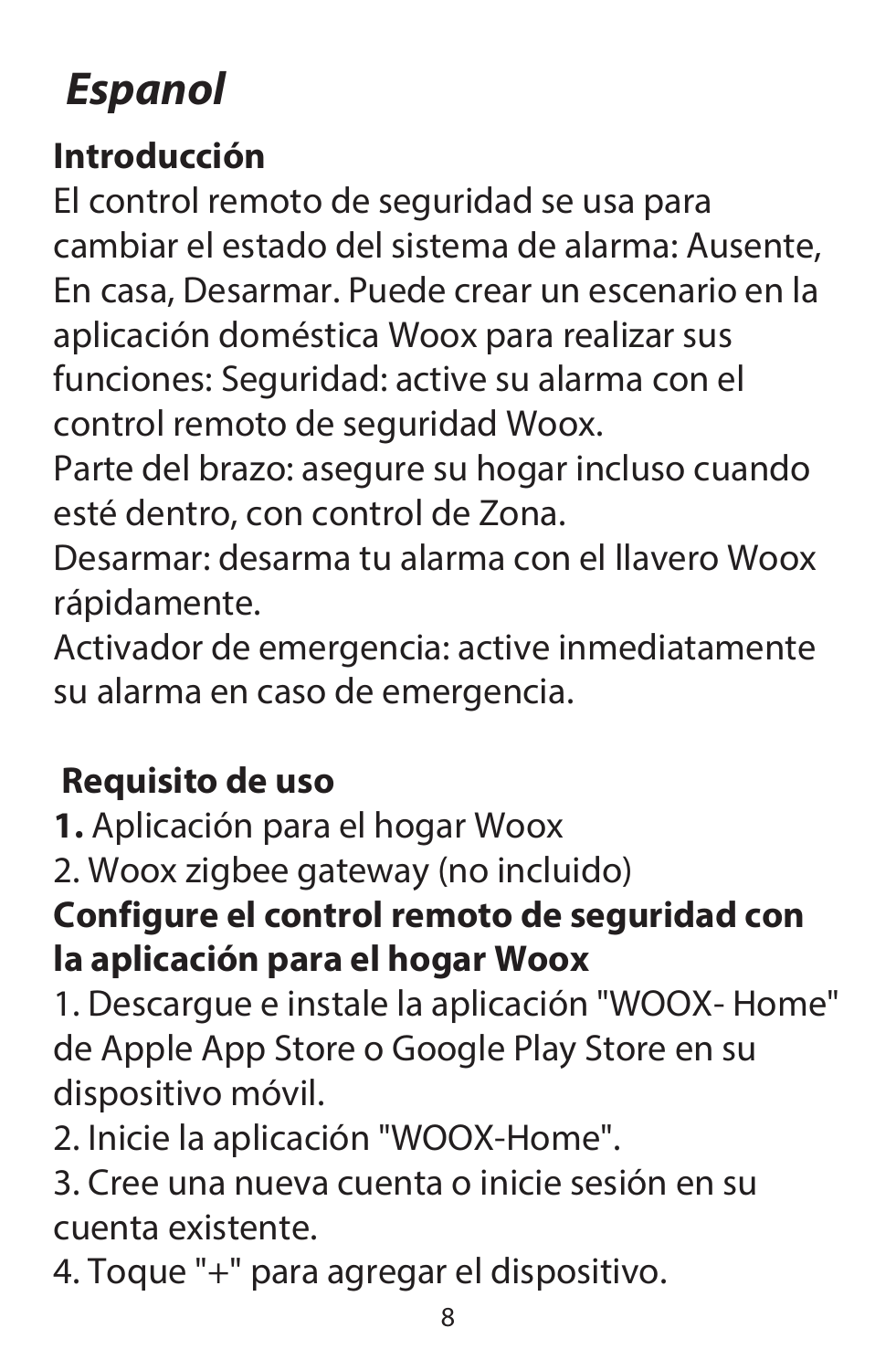# **Espanol**

5. Seleccione el tipo de producto aplicable de la lista de productos.

6. Seleccione una puerta de enlace Zigbee.

7. Asegúrese de que la luz indicadora parpadee rápidamente. Si la luz indicadora no parpadea: mantenga presionado el botón de reinicio durante 5 segundos hasta que la luz indicadora comience a parpadear rápidamente.

8. Presione el botón de confirmación en la aplicación de inicio de Woox.

9. La aplicación ahora buscará el dispositivo y se registrará en su cuenta.

10. Ingrese el nombre del dispositivo.

#### **Consejos**

1. Prueba de alcance efectiva: presione brevemente el botón de reinicio del control remoto de seguridad después de conectarse a la puerta de enlace. Si la luz indicadora parpadea, significa que el control remoto de seguridad se comunica efectivamente con la puerta de enlace Zigbee. 2. Extraiga la lámina de aislamiento del compartimento de la batería del control remoto de seguridad antes de conectarla a la puerta de enlace.

#### **Apoyo**

Si necesita más ayuda o tiene comentarios o sugerencias, visite www.wooxhome.com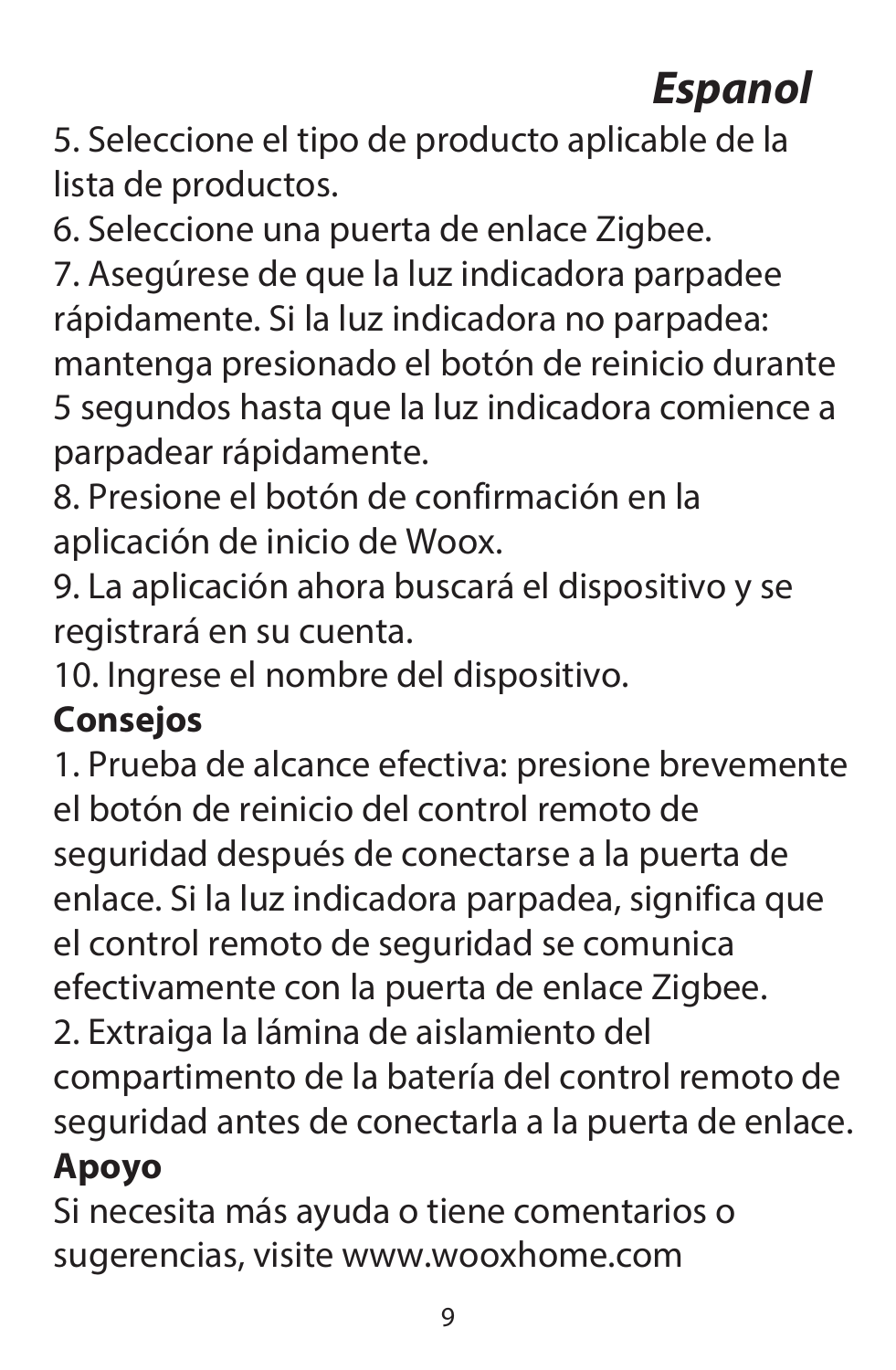### **francais introduction**

La télécommande de sécurité est utilisée pour changer l'état de votre système d'alarme: Absent, À la maison, Désarmer. Vous pouvez créer un scénario dans l'application domestique Woox pour réaliser ses fonctions: Sécurité: armez votre alarme avec la télécommande de sécurité Woox. Bras partiel: sécurisez votre maison même lorsque vous êtes à l'intérieur, avec le contrôle de zone. Désarmer: désarmez rapidement votre alarme avec le porte-clés Woox.

Déclencheur d'urgence: activez immédiatement votre alarme en cas d'urgence.

#### **Obligation d'utiliser**

1. Application domestique Woox

2. Passerelle Woox zigbee (non incluse)

#### **Configurer la télécommande de sécurité avec l'application Woox Home**

1. Téléchargez et installez l'application "WOOX-Home" depuis l'App Store d'Apple ou Google Play Store sur votre appareil mobile.

2. Lancez l'application "WOOX-Home".

3. Créez un nouveau compte ou connectez-vous à votre compte existant.

4. Appuyez sur "+" pour ajouter l'appareil.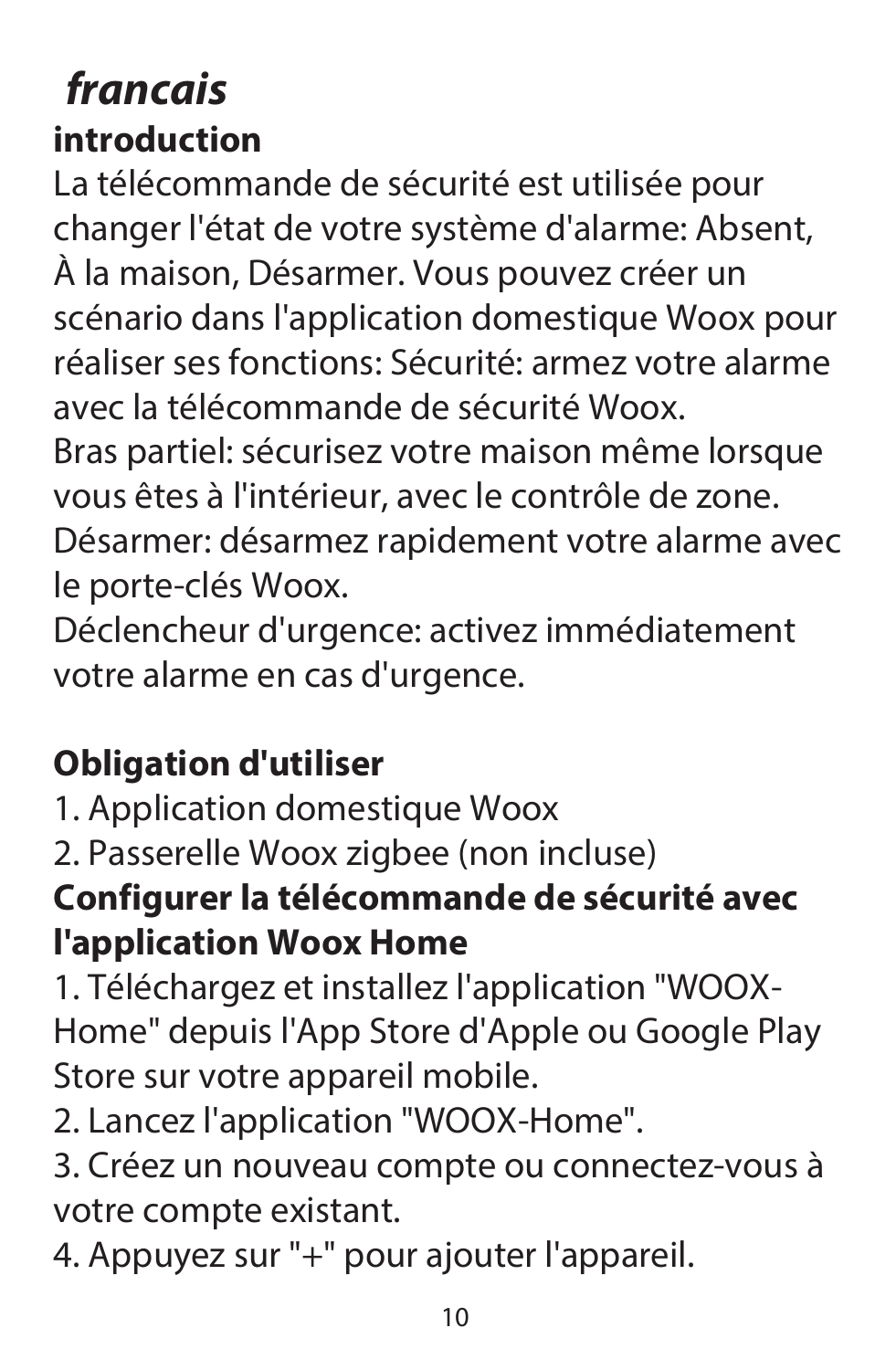**francais** 5. Sélectionnez le type de produit applicable dans la liste des produits.

6. Sélectionnez une passerelle Zigbee.

7. Assurez-vous que le voyant lumineux clignote rapidement. Si le voyant lumineux ne clignote pas: maintenez enfoncé le bouton de réinitialisation pendant 5 secondes jusqu'à ce que le voyant lumineux commence à clignoter rapidement.

8. Appuyez sur le bouton de confirmation dans l'application domestique Woox.

9. L'application va maintenant rechercher l'appareil et s'inscrire sur votre compte.

10. Saisissez le nom du périphérique.

#### **Conseils**

1. Test de portée efficace: appuyez brièvement sur le bouton de réinitialisation de la télécommande de sécurité après la connexion à la passerelle. Si le voyant clignote, cela signifie que la télécommande de sécurité communique efficacement avec la passerelle Zigbee.

2. Tirez la feuille d'isolation du compartiment des piles de la télécommande de sécurité avant de vous connecter à la passerelle.

#### **Soutien**

Si vous avez besoin d'aide supplémentaire ou si vous avez des commentaires ou des suggestions, veuillez visiter www.wooxhome.com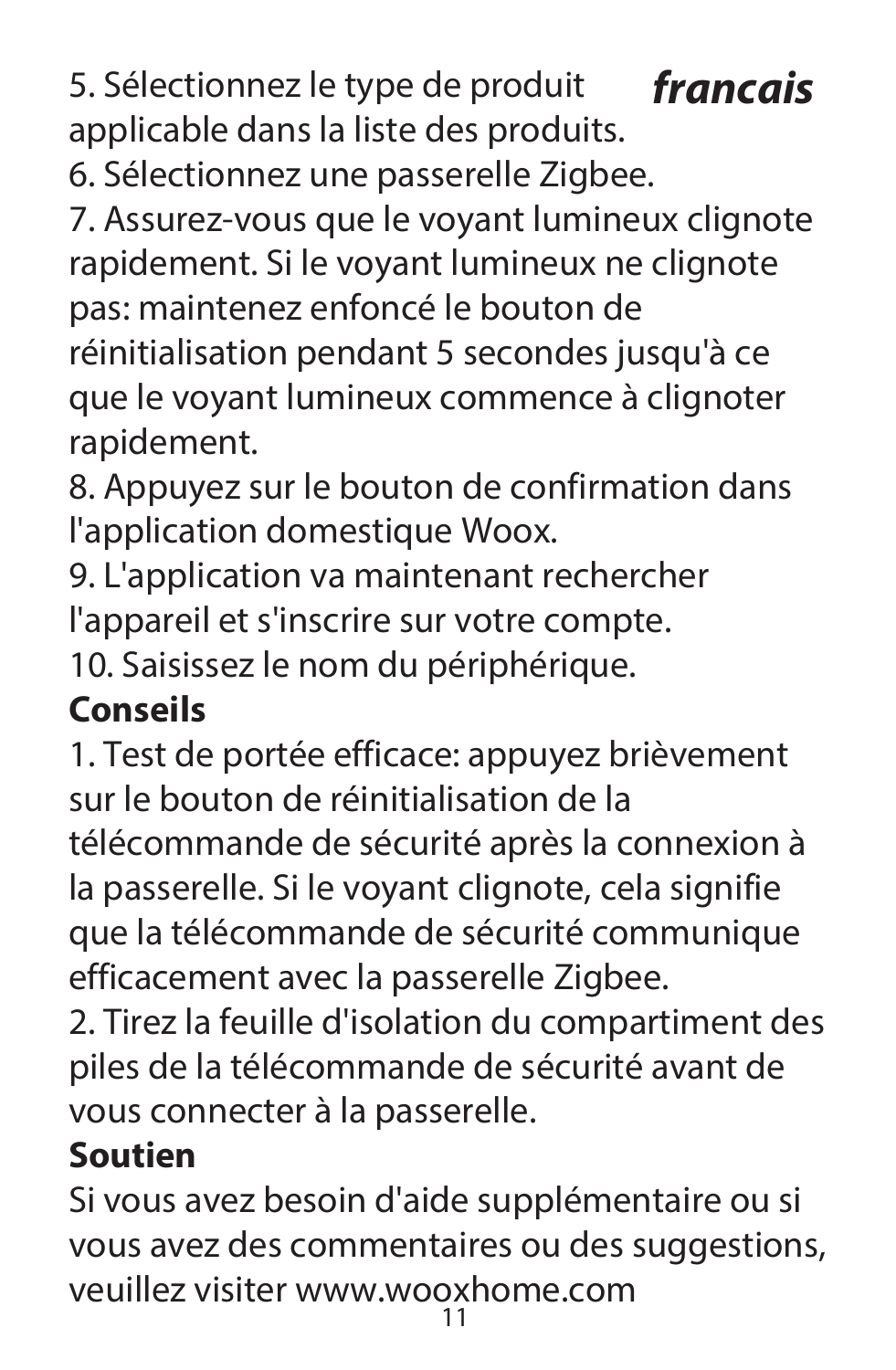### **Italiano introduzione**

Il telecomando di sicurezza viene utilizzato per modificare lo stato del sistema di allarme:

Assente, A casa, Disinserito. Puoi creare uno scenario nell'app Woox home per realizzare le sue funzioni: Sicurezza: allontana la tua sveglia con il telecomando di sicurezza Woox.

Part-arm: proteggi la tua casa anche quando sei dentro, con il controllo Zone.

Disinserisci: disattiva rapidamente la sveglia con il portachiavi Woox.

Trigger di emergenza: attiva immediatamente il tuo allarme in caso di emergenza.

#### **Requisito da utilizzare**

1. App Woox per la casa

2. Woox zigbee gateway (non incluso)

#### **Configura il telecomando di sicurezza con l'app Woox home**

1. Scarica e installa l'app "WOOX- Home" dall'Apple App Store o Google Play Store sul tuo dispositivo mobile.

2. Avviare l'app "WOOX-Home".

3. Crea un nuovo account o accedi al tuo account esistente.

4. Toccare "+" per aggiungere il dispositivo.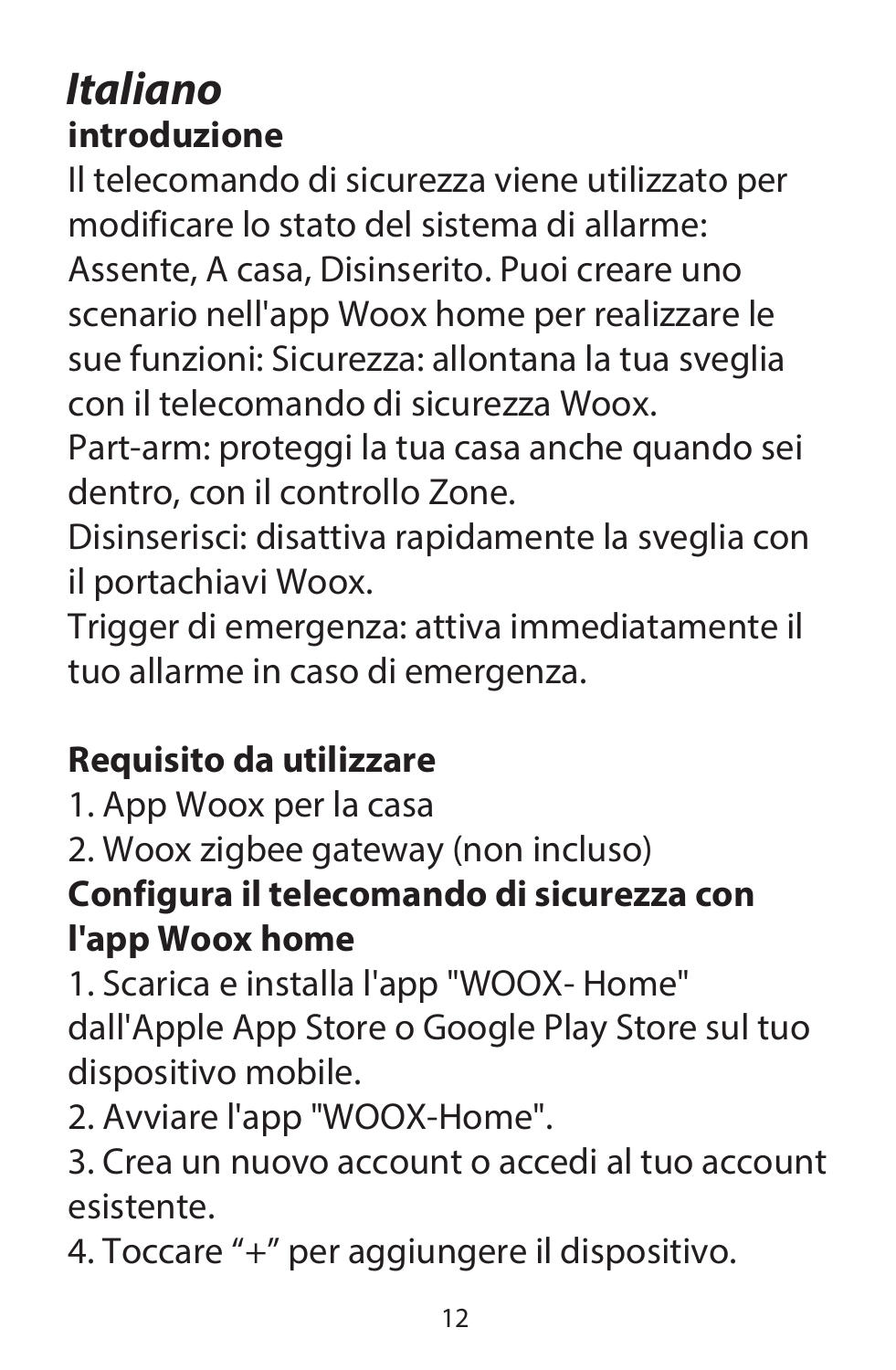# **Italiano**

5. Selezionare il tipo di prodotto applicabile dall'elenco dei prodotti.

6. Selezionare un gateway Zigbee.

7. Assicurarsi che la spia lampeggi rapidamente. Se la spia non lampeggia: tenere premuto il pulsante di ripristino per 5 secondi fino a quando la spia inizia a lampeggiare rapidamente.

8. Premere il pulsante di conferma nell'app home Woox.

9. L'app ora cercherà il dispositivo e registrerà il tuo account.

10. Immettere il nome del dispositivo.

#### **Suggerimenti**

1. Test efficace della portata: premere brevemente il pulsante di ripristino del telecomando di sicurezza dopo averlo collegato al gateway. Se la spia lampeggia, significa che il telecomando di sicurezza comunica efficacemente con il gateway Zigbee.

2. Estrarre il foglio isolante dal vano batterie del telecomando di sicurezza prima di collegarlo al gateway.

#### **Supporto**

Se hai bisogno di ulteriore aiuto o hai commenti o suggerimenti, visita www.wooxhome.com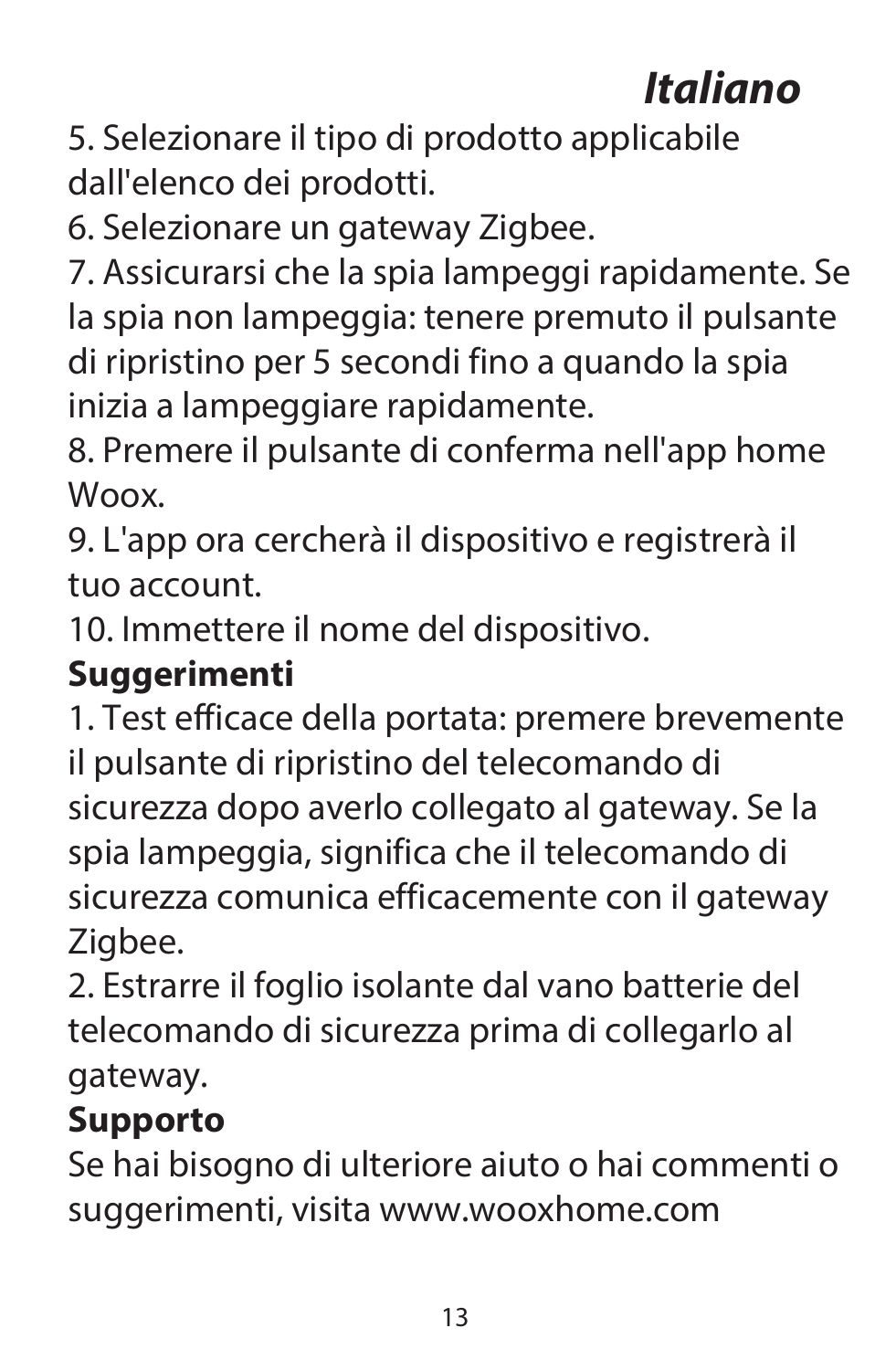### **Português Introdução**

O controle remoto de segurança é usado para alterar o status do sistema de alarme: Ausente, Em casa, Desarmar. Você pode criar um cenário no aplicativo home Woox para realizar suas funções: Segurança: arme seu alarme com o controle remoto de segurança Woox.

Braço parcial: proteja sua casa mesmo quando você estiver com o controle de zona.

Desarmar: desarme seu alarme com o chaveiro Woox rapidamente.

Gatilho de emergência: ative imediatamente seu alarme em caso de emergência.

#### **Exigência de uso**

1. Aplicativo para casa Woox

2. Gateway Woox ZigBee (não incluído)

#### **Configurar o controle remoto de segurança com o aplicativo doméstico Woox**

1. Baixe e instale o aplicativo "WOOX- Home" da Apple App Store ou Google Play Store no seu dispositivo móvel.

2. Inicie o aplicativo "WOOX-Home".

3. Crie uma nova conta ou faça login na sua conta existente.

4. Toque em "+" para adicionar o dispositivo.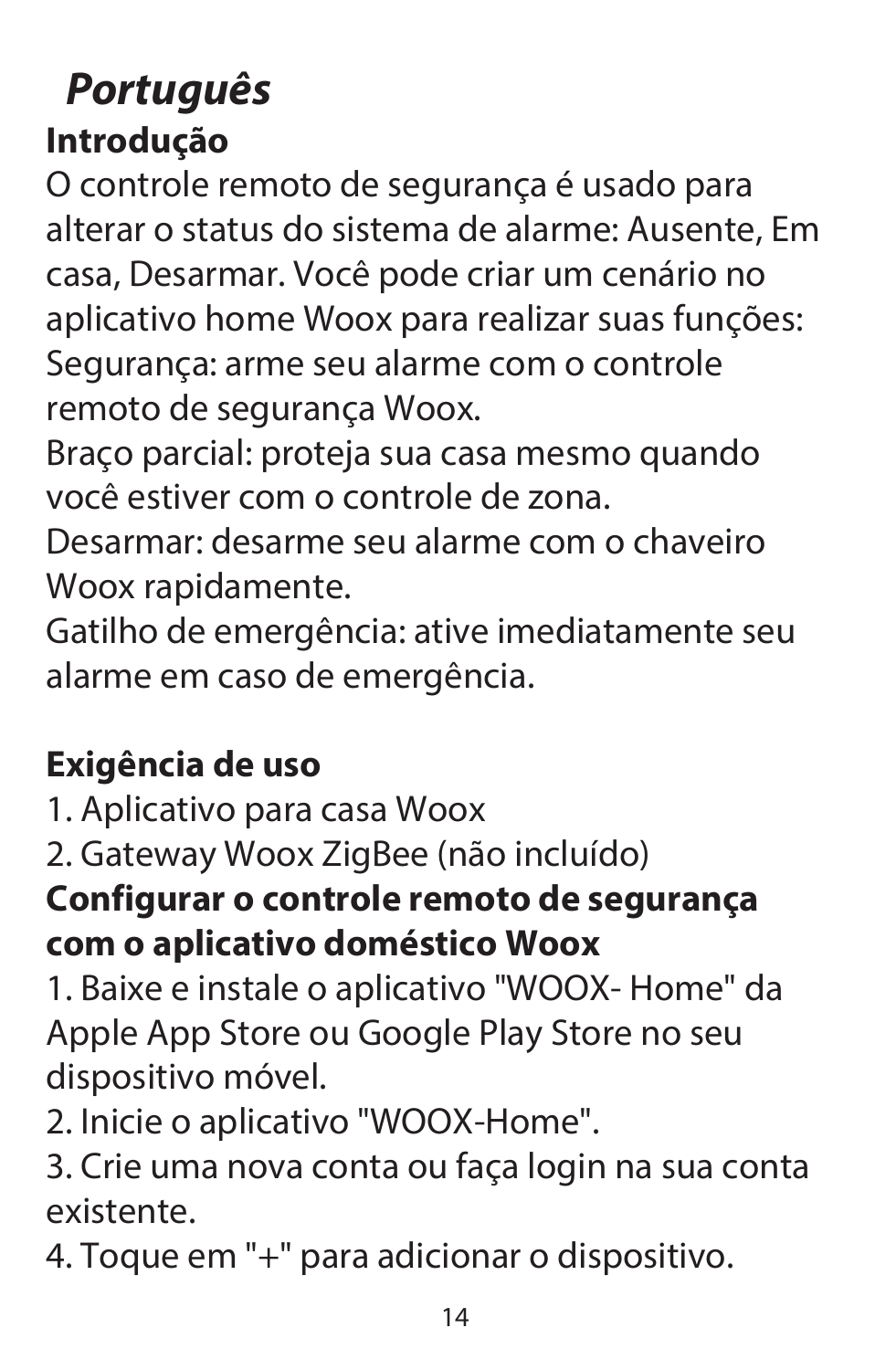# **Português**

5. Selecione o tipo de produto aplicável na lista de produtos.

6. Selecione um gateway Zigbee.

7. Verifique se a luz indicadora está piscando rapidamente. Se a luz indicadora não estiver piscando: mantenha pressionado o botão de reset por 5 segundos até que a luz indicadora comece a piscar rapidamente.

8. Pressione o botão confirmar no aplicativo doméstico Woox.

9. O aplicativo agora pesquisará o dispositivo e o registro será feito na sua conta.

10. Digite o nome do dispositivo.

#### **Dicas**

1. Teste de alcance efetivo: pressione rapidamente o botão de reset do controle remoto de segurança depois de conectado ao gateway. Se a luz indicadora estiver piscando, significa que o controle remoto de segurança se comunica efetivamente com o gateway Zigbee.

2. Puxe a folha de isolamento do compartimento da bateria do controle remoto de segurança antes de conectar ao gateway.

#### **Apoio, suporte**

Se precisar de mais ajuda ou tiver comentários ou sugestões, visite www.wooxhome.com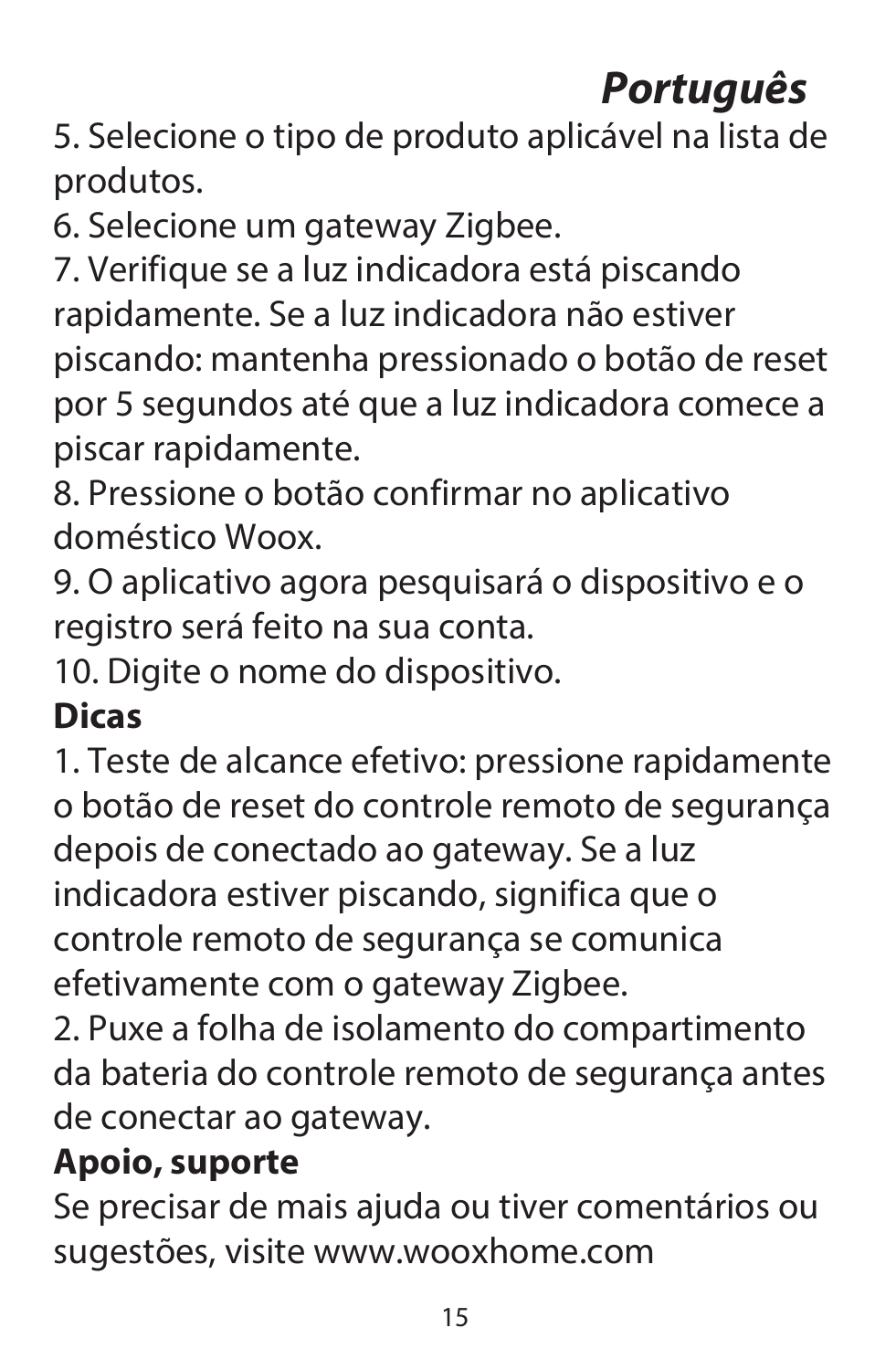# **Dansk**

#### **Introduktion**

Sikkerhedsfjernbetjeningen bruges til at ændre status for alarmsystemet: Ude, Hjemme, Frakobling. Du kan oprette scenarie i Woox hjemme-app for at realisere dens funktioner: Sikkerhed: væk din alarm med Woox sikkerhedsfjernbetjening.

Delarm: sikret dit hjem, selv når du er i, med zonekontrol.

Frakobling: Frakobl din alarm hurtigt med Wooxnøglefod.

Nødudløser: aktiver straks din alarm i nødstilfælde.

#### **Krav til brug**

- 1. Woox hjemme-app
- 2. Woox zigbee-gateway (ikke inkluderet)

#### **Indstil sikkerhedsfjernbetjeningen med Woox hjemme-app**

1. Download og installer appen "WOOX- Home" fra Apple App Store eller Google Play Store på din mobile enhed.

2. Start appen "WOOX-Home".

3. Opret en ny konto eller log ind på din eksisterende konto.

4. Tryk på "+" for at tilføje enheden.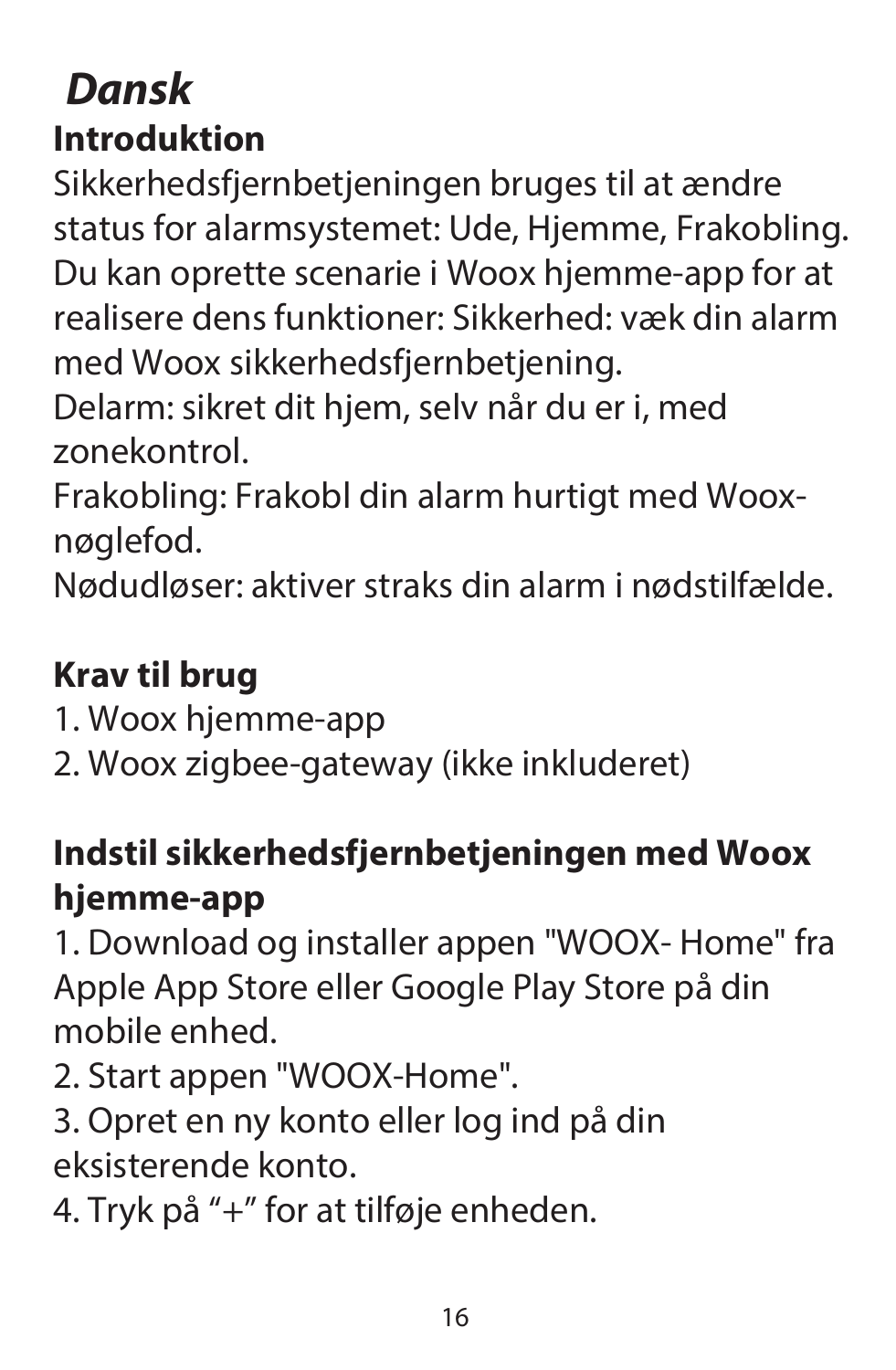### **Dansk**

5. Vælg den relevante produkttype på listen over produkter.

6. Vælg en Zigbee Gateway.

7. Sørg for, at indikatorlampen blinker hurtigt.

Hvis indikatorlampen ikke blinker: tryk på nulstillingsknappen og hold den nede i 5 sekunder, indtil indikatorlampen begynder at blinke hurtigt.

8. Tryk på bekræftelsesknappen i Woox hjemmeapp.

9. Appen vil nu søge efter enheden og registrere er til din konto.

10. Indtast enhedsnavnet.

#### **Tips**

1. Effektiv rækkevidde-test: tryk kort på nulstil buton for sikkerhedsfjernbetjening efter tilslutning til gateway. Hvis indikatorlampen blinker, betyder det, at

sikkerhedsfjernbetjeningen kommunikerer effektivt med Zigbee-gateway.

2. Træk isoleringsarket fra batterirummet til sikkerhedsfjernbetjeningen, før du tilslutter til gateway.

#### **Support**

17 Hvis du har brug for yderligere hjælp eller har kommentarer eller forslag, kan du besøge www.wooxhome.com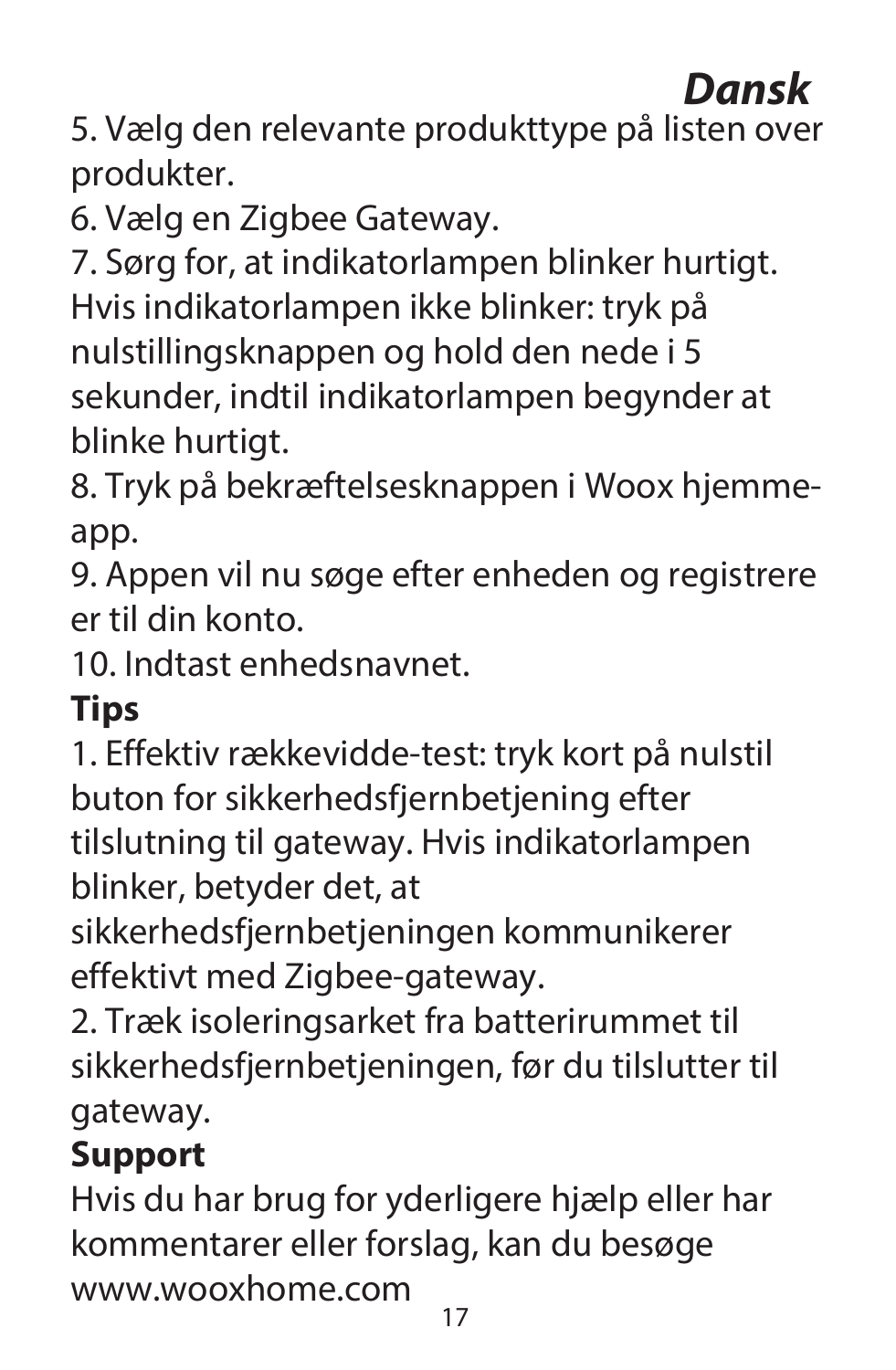#### **Svenska Introduktion**

Säkerhetsfjärrkontrollen används för att ändra ditt larmsystemstatus: Borta, Hemma, Avaktivera. Du kan skapa scenarier i Woox hemmaprogram för att förverkliga dess funktioner: Säkerhet: ta bort ditt larm med Woox säkerhetsfjärrkontroll.

Delarm: skydda ditt hem även när du är i, med zonstyrning.

Avaktivera: avaktivera ditt larm snabbt med Wooxtangent fob.

Nödutlösare: aktivera omedelbart ditt larm i nödsituationer.

#### **Krav på användning**

1. Woox hem-app

2. Woox zigbee-gateway (ingår inte)

#### **Ställ in säkerhetsfjärrkontrollen med Woox hemapp**

1. Ladda ner och installera appen "WOOX- Home" från Apple App Store eller Google Play Store på din mobila enhet.

2. Starta appen "WOOX-Home".

3. Skapa ett nytt konto eller logga in på ditt befintliga konto.

4. Tryck på "+" för att lägga till enheten.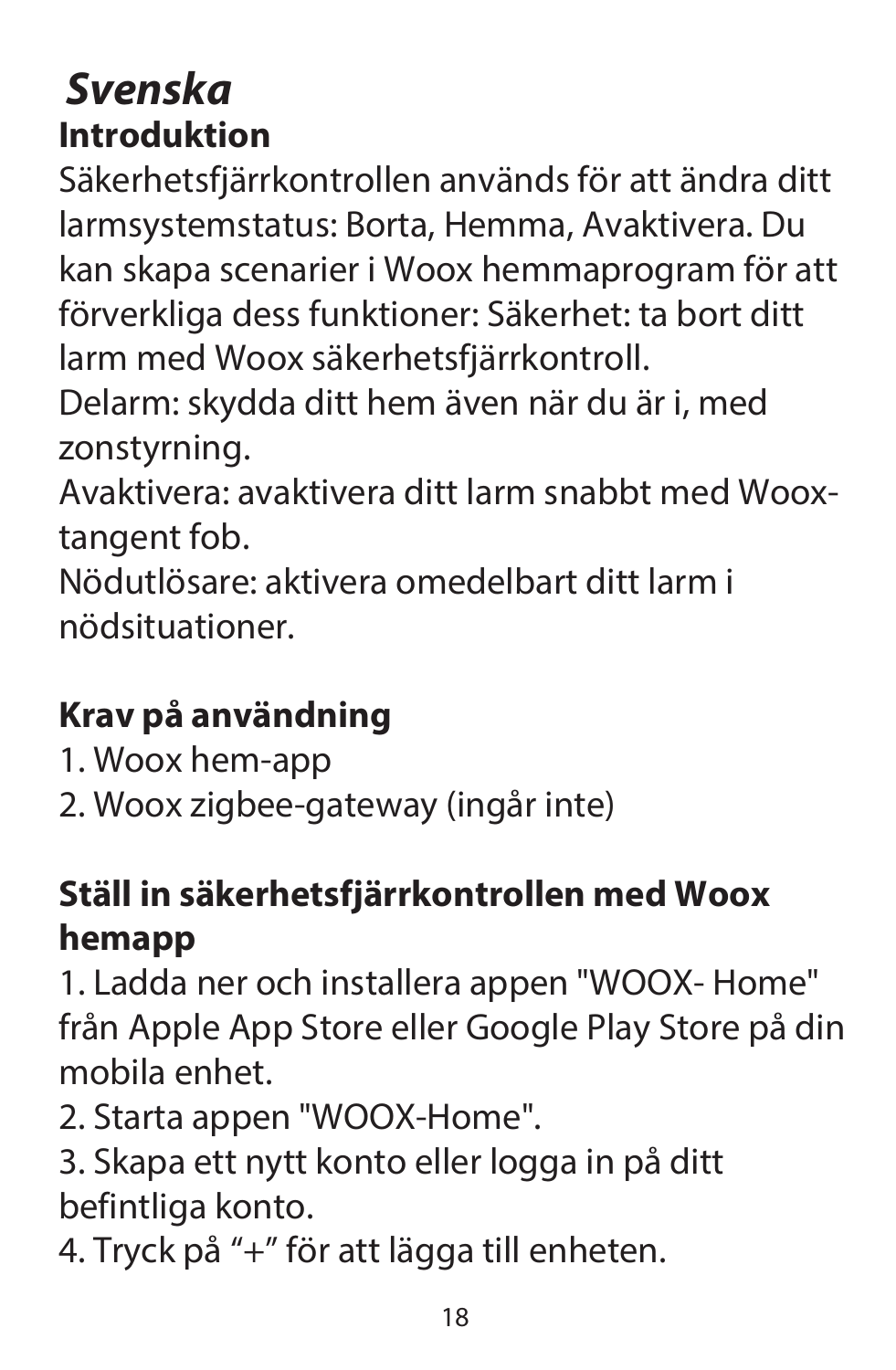## **Svenska**

5. Välj tillämplig produkttyp i listan över produkter.

6. Välj en Zigbee Gateway.

7. Se till att indikatorlampan snabbt blinkar. Om indikatorlampan inte blinkar: håll ner återställningsknappen i 5 sekunder tills indikatorlampan börjar blinka snabbt.

8. Tryck på bekräfta-knappen i Woox hem-app.

9. Appen söker nu efter enheten och registreras till ditt konto.

10. Ange enhetsnamnet.

#### **tips**

1. Effektiv områdestestning: tryck kort på återställningsbutonen för säkerhetsfjärrkontroll efter anslutning till gateway. Om kontrollampan blinkar betyder det att säkerhetsfjärrkontrollen kommunicerar effektivt med Zigbee-gatewayen. 2. Dra isoleringsarket från batterifacket på säkerhetsfjärrkontrollen innan du ansluter till gateway.

#### **Stöd**

Om du behöver ytterligare hjälp eller har kommentarer eller förslag, besök www.wooxhome.com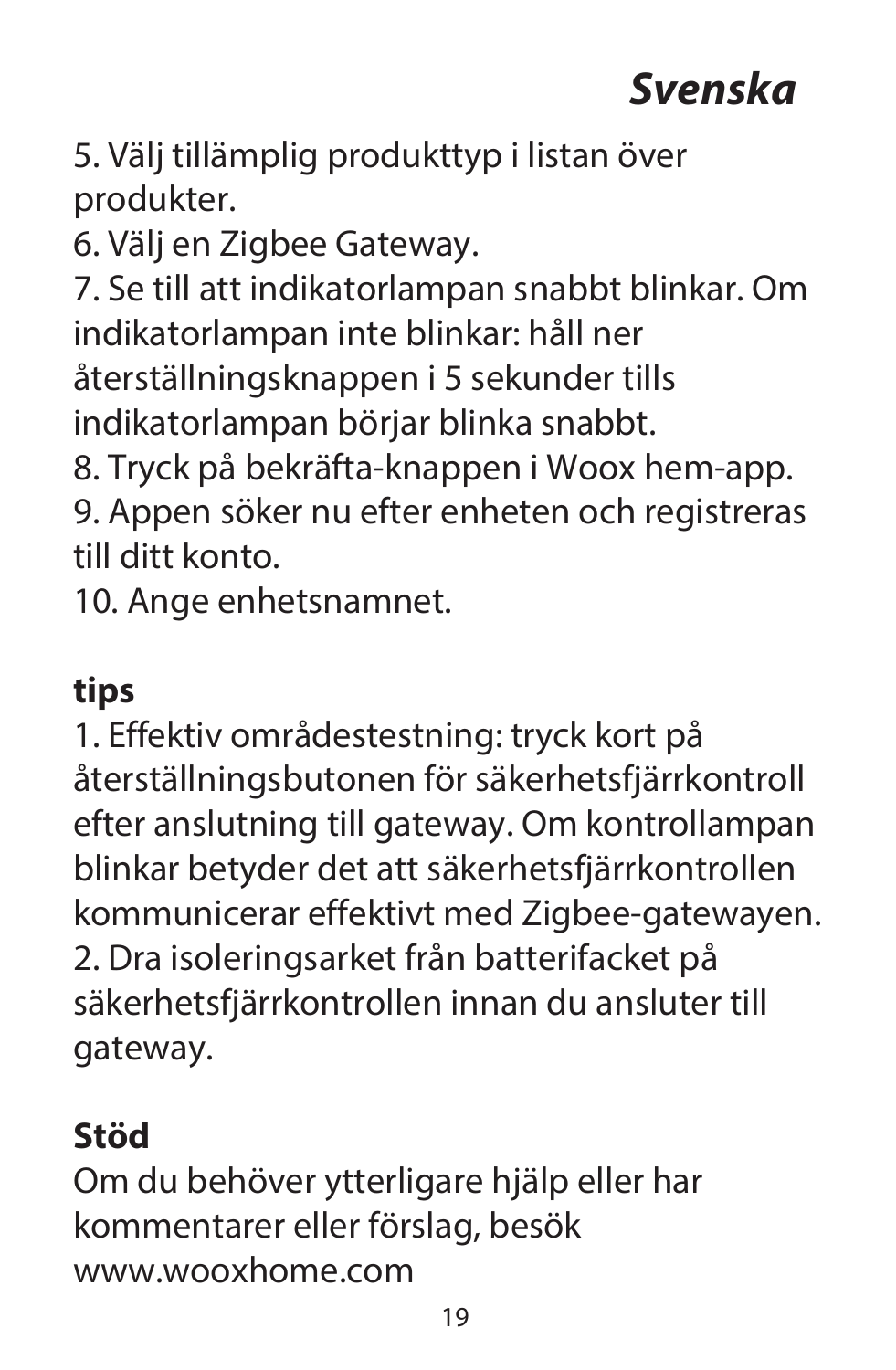### **Suomi**

**Esittely**Woox älykästä kaukosäädintä käytetään hälytysjärjestelmän tilan muuttamiseen. Voit luoda skenaarion sen toiminnoista Woox homesovelluksessa: Away (lukko kiinni): Kytke hälytysjärjestelmä päälle Woox kauko-ohjaimella. At home: Suojaa kotisi myös ollessasi paikalla.

Disarm (lukko auki): Kytke hälytysjärjestelmä pois päältä nopeasti Woox kauko-ohjaimella.

Emergency (SOS): Aktivoi hälytysjärjestelmä välittömästi hätätilanteessa.

#### **Käyttöä varten tarvitaan**

- 1. Woox home-sovellus
- 2. Woox zigbee -ohjainyksikkö (ei sisälly hintaan)

#### **Lisää kaukosäädin Woox homesovellukseen**

1. Lataa ja asenna "Woox home" -sovellus Apple App Storesta tai Google Play-kaupasta mobiililaitteellesi.

- 2. Käynnistä "Woox home"-sovellus.
- 3. Luo uusi tili tai kirjaudu sisään nykyiselle tilillesi.
- 4. Paina "+" lisätäksesi laitteen.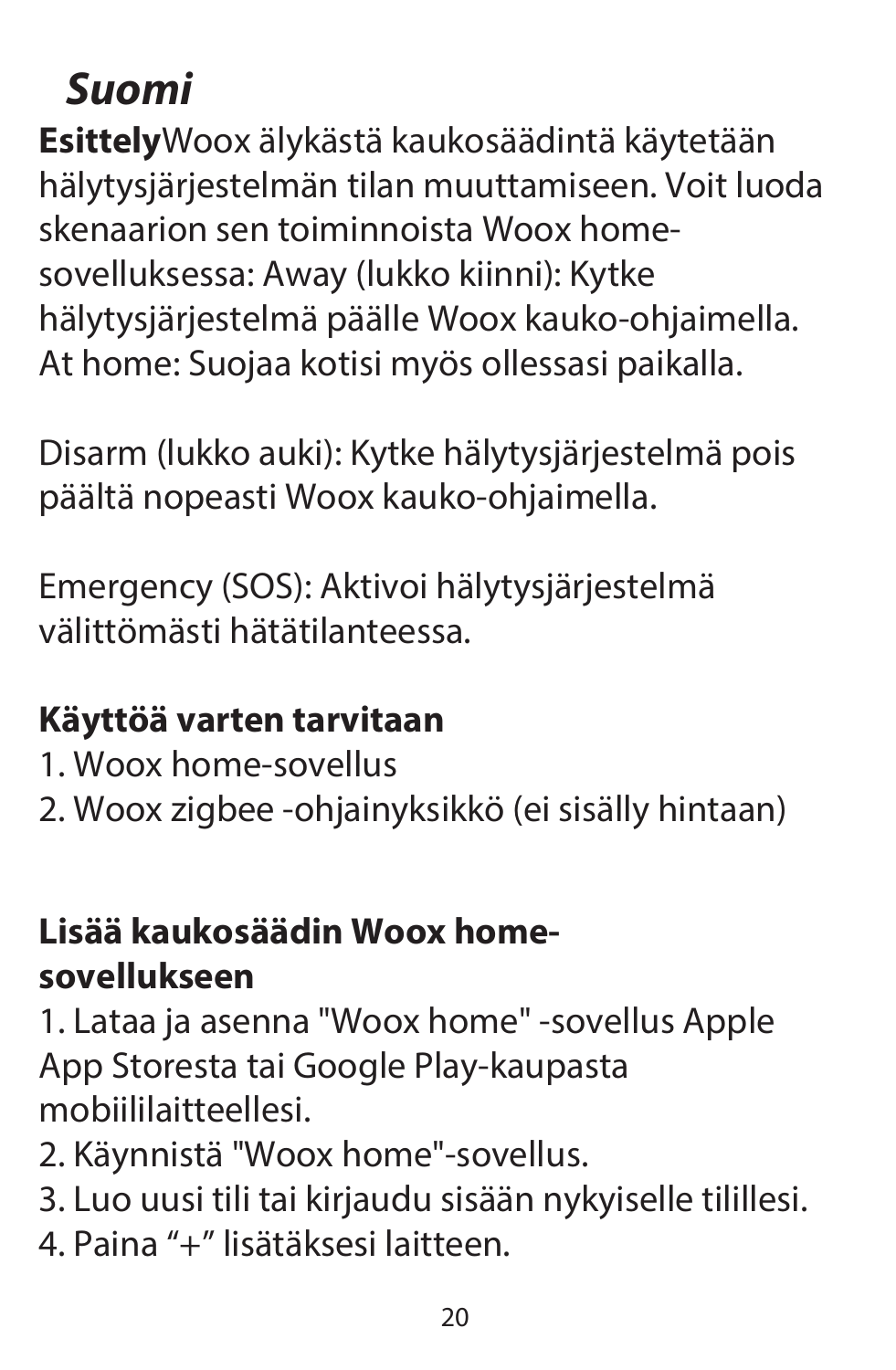5. Valitse sopiva tuotetyyppi tuoteluettelosta. 6. Valitse aiemmin lisäämäsi Woox Zigbeeohjainyksikkö.

7. Varmista, että merkkivalo vilkkuu nopeasti. Jos merkkivalo ei vilku, pidä nollauspainiketta painettuna viiden sekunnin ajan, kunnes merkkivalo alkaa vilkkua nopeasti.

8. Paina vahvistuspainiketta Woox homesovelluksessa.

9. Sovellus etsii nyt laitetta ja rekisteröi sen tiliisi. 10. Kirjoita laitteen nimi.

#### **Vinkkejä**

1. Toimivuusalueen testaus: paina

kaukosäätimen nollauspainiketta lyhyesti, kun olet yhdistänyt kaukosäätimen ohjainyksikköön. Jos merkkivalo vilkkuu, kaukosäädin kommunikoi onnistuneesti Zigbee-ohjainyksikön kanssa 2. Vedä pariston eristyslevy pois kaukosäätimen paristokotelosta ennen yhdistämistä ohjainyksikköön.

#### **Tuki**

Jos tarvitset lisäapua tai sinulla on kommentteja tai ehdotuksia, käy osoitteessa www.wooxhome.com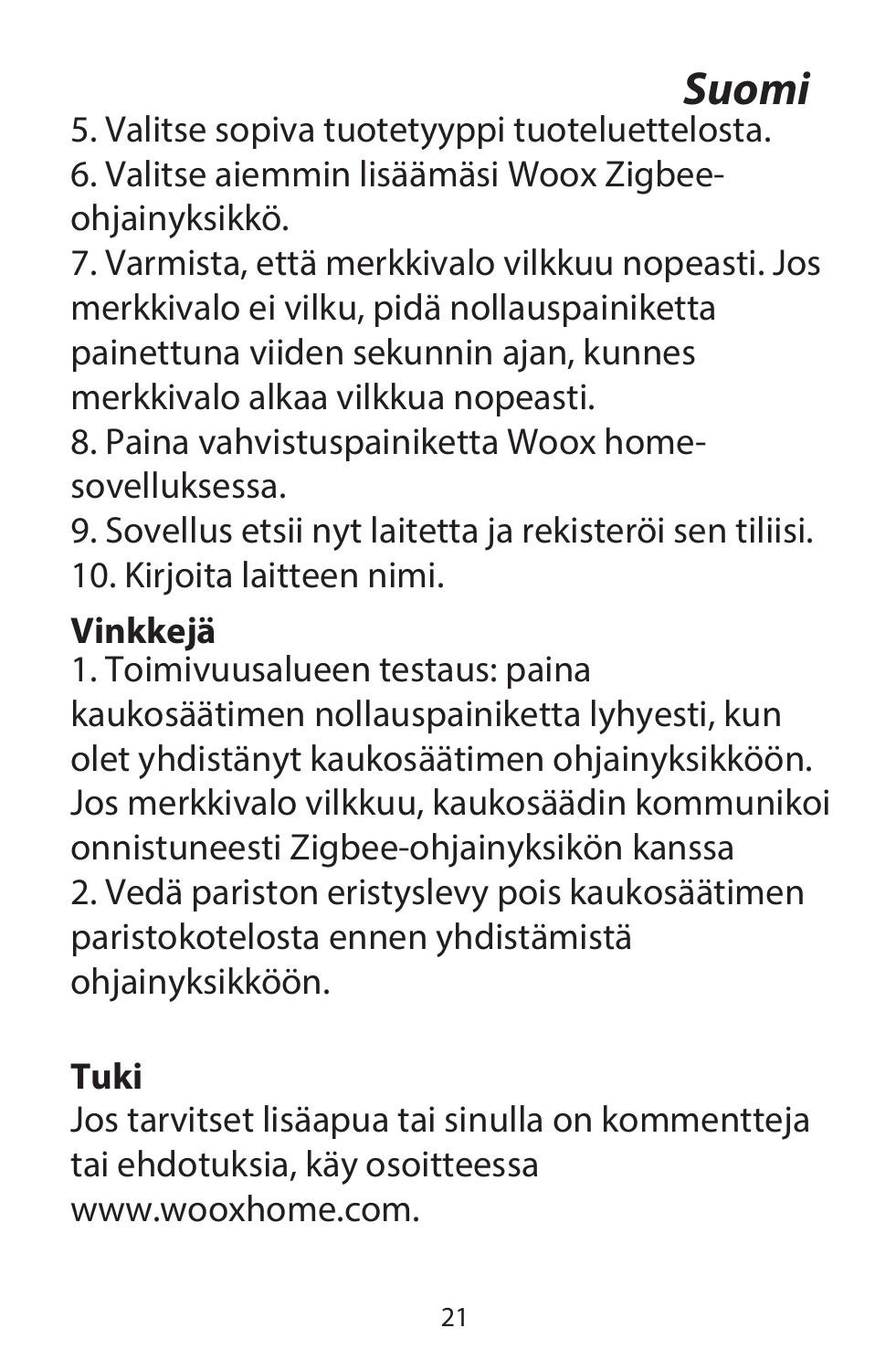# **Polski**

#### **Wprowadzenie**

Pilot bezpieczeństwa służy do zmiany statusu systemu alarmowego: Poza domem, W domu, Rozbrojenie. Możesz stworzyć scenariusz w aplikacji domowej Woox, aby zrealizować jego funkcje: Bezpieczeństwo: odłóż alarm od zdalnego kontrolera bezpieczeństwa Woox. Częściowe uzbrojenie: zabezpiecz swój dom, nawet gdy jesteś w środku, dzięki kontroli strefy. Rozbroić: rozbroić alarm za pomocą pilota Woox. Wyzwalacz awaryjny: natychmiast aktywuj alarm w razie wypadku.

#### **Wymóg użycia**

- 1. Aplikacja domowa Woox
- 2. Brama Woox Zigbee (brak w zestawie)

#### **Skonfiguruj pilota bezpieczeństwa za pomocą aplikacji domowej Woox**

1. Pobierz i zainstaluj aplikację "WOOX- Home" ze sklepu Apple App Store lub Google Play Store na urządzenie mobilne.

- 2. Uruchom aplikację "WOOX-Home".
- 3. Utwórz nowe konto lub zaloguj się do istniejącego konta.
- 4. Stuknij "+", aby dodać urządzenie.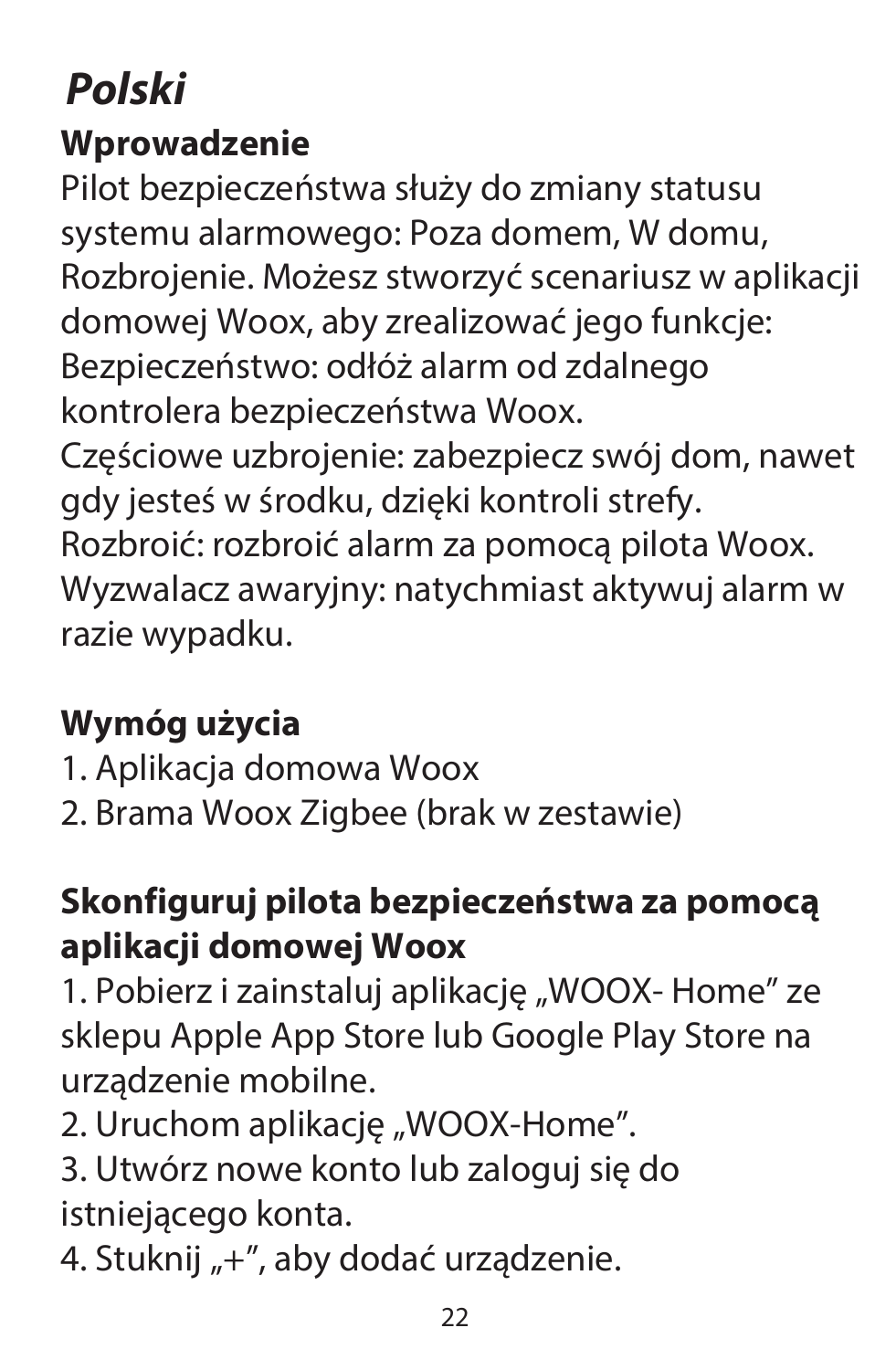# **Polski**

5. Wybierz odpowiedni typ produktu z listy produktów.

6. Wybierz bramę Zigbee.

7. Upewnij się, że kontrolka szybko miga. Jeśli lampka kontrolna nie miga: naciśnij i przytrzymaj przycisk resetowania przez 5 sekund, aż lampka kontrolna zacznie szybko migać.

8. Naciśnij przycisk potwierdzenia w aplikacji domowej Woox.

9. Aplikacja wyszuka teraz urządzenie i zarejestruje się na Twoim koncie.

10. Wprowadź nazwę urządzenia.

#### **Porady**

1. Skuteczne testowanie zasięgu: naciśnij krótko przycisk resetowania pilota bezpieczeństwa po podłączeniu do bramki. Jeśli lampka kontrolna miga, oznacza to, że zdalne sterowanie bezpieczeństwa skutecznie komunikuje się z bramą Zigbee.

2. Przed podłączeniem do bramki wyciągnij arkusz izolacyjny z komory baterii pilota bezpieczeństwa.

#### **Wsparcie**

 $23$ Jeśli potrzebujesz dalszej pomocy lub masz komentarze lub sugestie, odwiedź www.wooxhome.com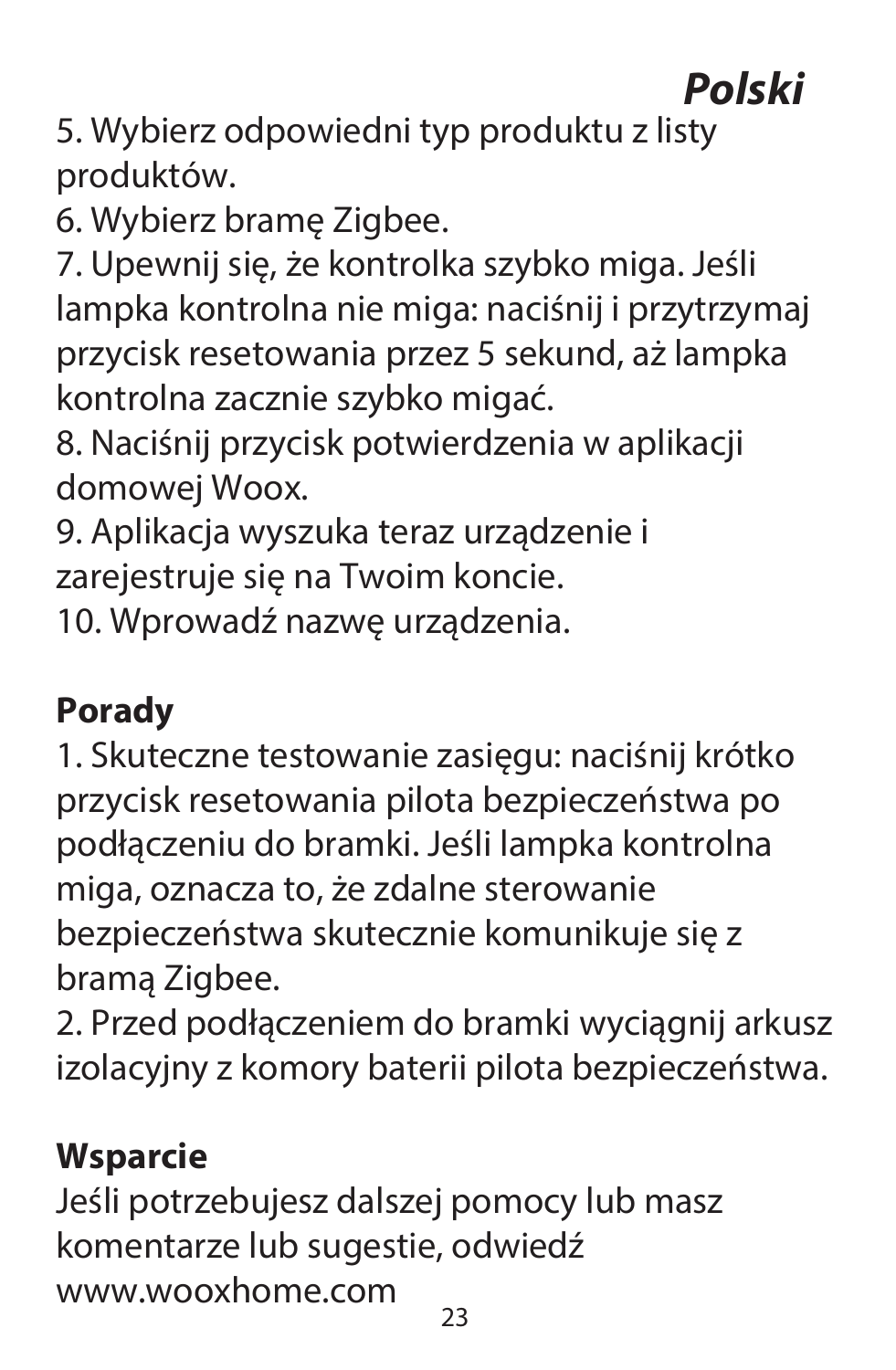#### **Česky Úvod**

Bezpečnostní dálkový ovladač se používá ke změně stavu vašeho poplašného systému: Venku, Doma, Vypnout stráž. Můžete si vytvořit scénář v domácí aplikaci Woox, abyste si mohli uvědomit jeho funkce: Zabezpečení: vypněte alarm pomocí dálkového ovladače zabezpečení Woox.

Část paže: zabezpečte svůj domov, i když jste uvnitř, s ovládáním zóny.

Vypnutí: rychle vypněte budík pomocí tlačítka Woox.

Nouzové spuštění: v případě nouze okamžitě aktivujte alarm.

#### **Požadavek na použití**

1. Woox domácí aplikace

2. Woox Zigbee brána (není součástí balení) **Nastavte bezpečnostní dálkové ovládání pomocí domácí aplikace Woox**

1. Stáhněte a nainstaluite aplikaci "WOOX- Home" z Apple App Store nebo Google Play Store do svého mobilního zařízení.

2. Spusťte aplikaci "WOOX-Home".

3. Vytvořte nový účet nebo se přihlaste ke svému stávajícímu účtu.

4. Klepnutím na "+" přidejte zařízení.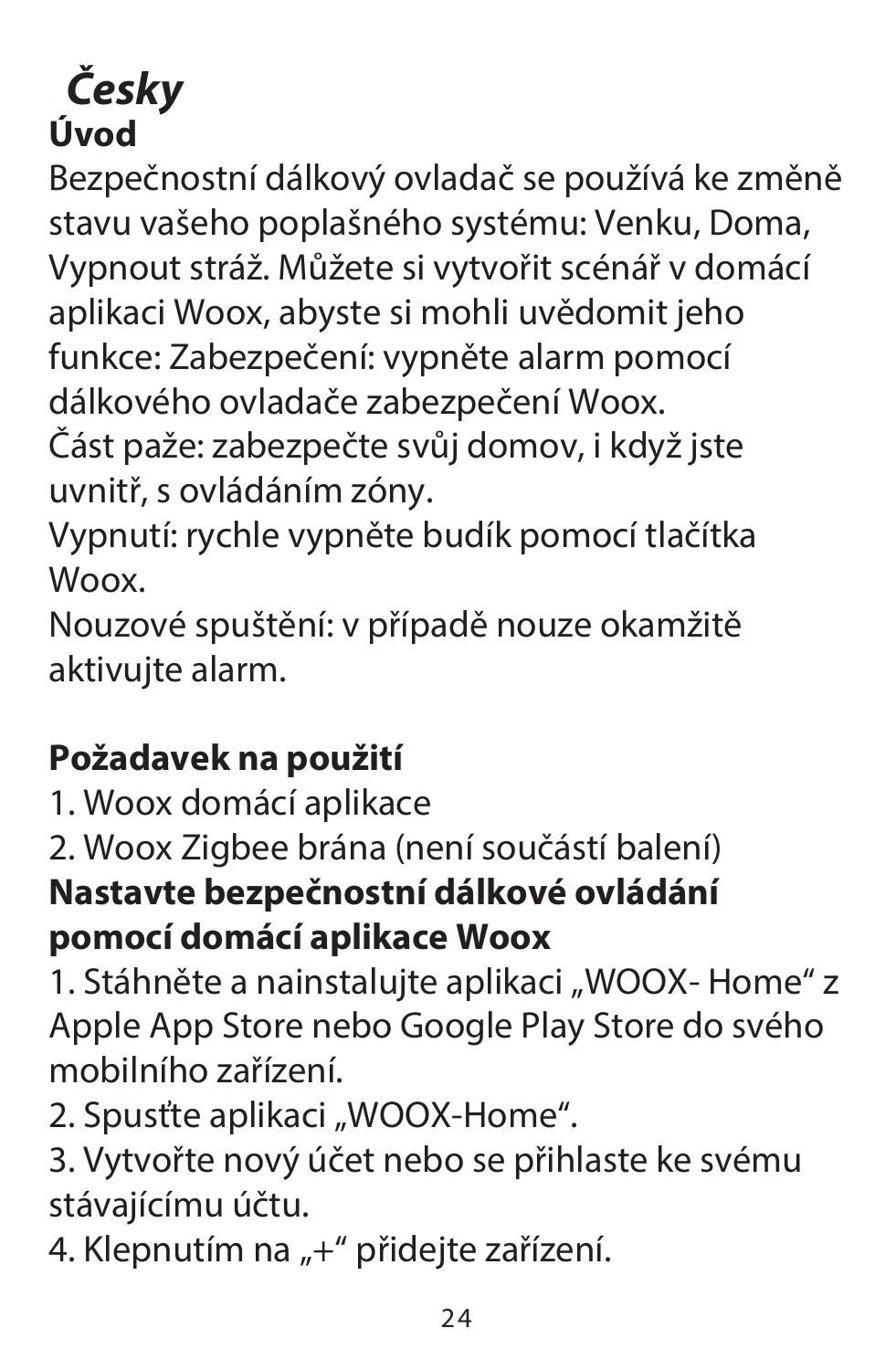# **Česky**

**5. Z**e seznamu produktů vyberte příslušný typ produktu.

6. Vyberte bránu Zigbee.

7. Ujistěte se, že kontrolka rychle bliká. Pokud kontrolka nebliká: stiskněte a držte resetovací tlačítko po dobu 5 sekund, dokud kontrolka nezačne rychle blikat.

8. V domácí aplikaci Woox stiskněte tlačítko potvrzení.

9. Aplikace nyní vyhledá zařízení a zaregistruje se na váš účet.

10. Zadejte název zařízení.

#### **Tipy**

1. Účinné testování dosahu: Krátce stiskněte resetovací tlačítko bezpečnostního dálkového ovládání po připojení k bráně. Pokud kontrolka bliká, znamená to, že bezpečnostní dálkový ovladač účinně komunikuje s bránou Zigbee.

2. Před připojením k bráně vytáhněte izolační fólii z prostoru pro baterie bezpečnostního dálkového ovladače.

#### **Podpěra, podpora**

25 Pokud potřebujete další pomoc nebo máte připomínky nebo návrhy, navštivte prosím www.wooxhome.com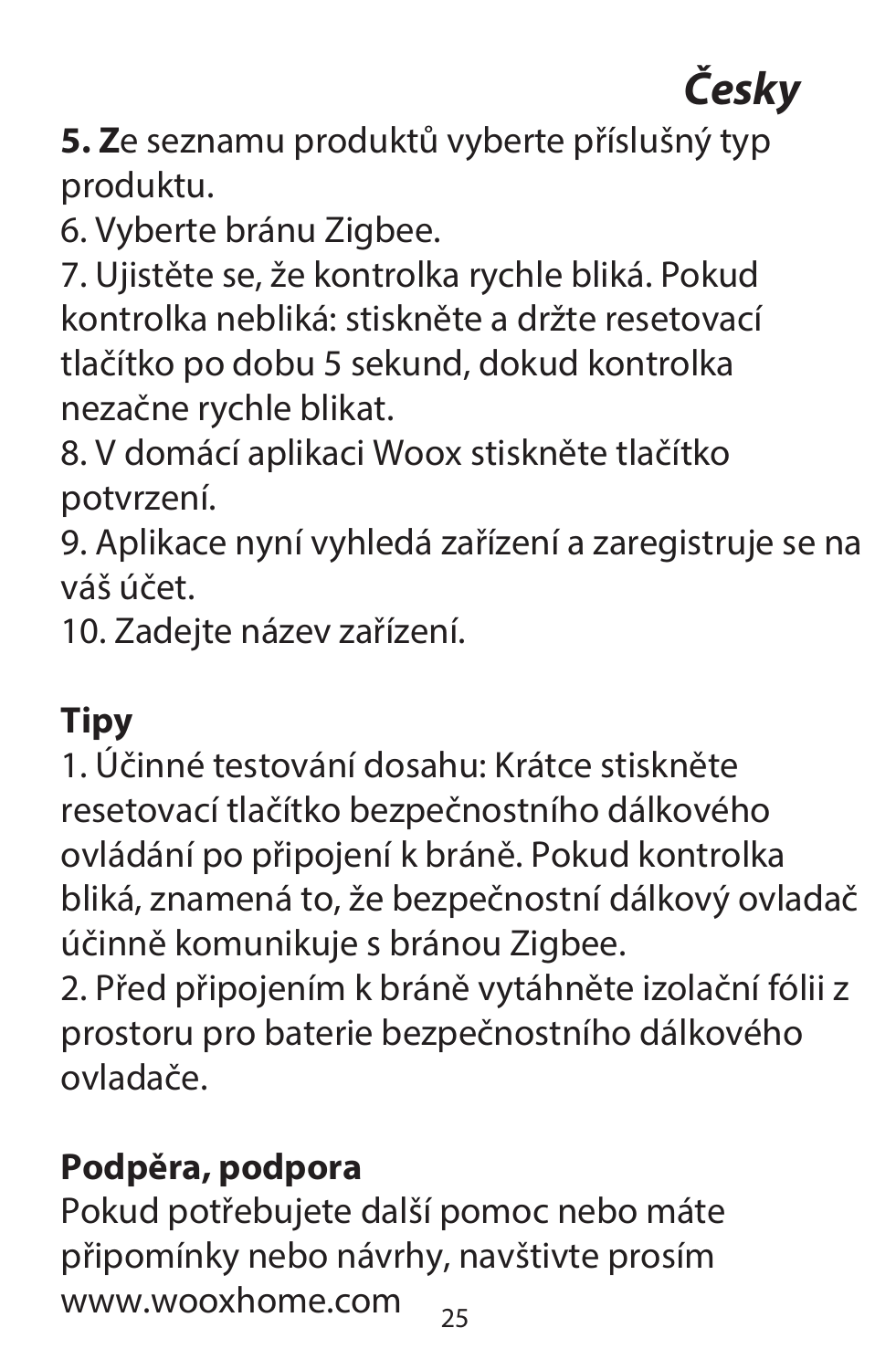# **slovenský**

#### **Uvod**

Varnostni daljinski upravljalnik se uporablja za spreminjanje stanja vašega alarmnega sistema: V bližini, Doma, Razoroži. V domači aplikaciji Woox lahko ustvarite scenarij, da uresničite njegove funkcije: Varnost: vklopite alarm z varnostnim daljinskim upravljalnikom Woox.

Del roke: zavarujte svoj dom, tudi ko ste notri, z nadzorom cone.

Razorožitev: hitro razorožite svoj alarm s ključem Woox.

Sprožilec v sili: v nujnih primerih takoj vklopite vaš alarm.

#### **Zahteva za uporabo**

1. Domača aplikacija Woox

2. prehod Woox zigbee (ni vključen)

#### **Nastavite varnostni daljinski upravljalnik z domačo aplikacijo Woox**

1. Prenesite in namestite aplikacijo "WOOX - Home" iz Apple App Store ali Google Play Store na svojo mobilno napravo.

2. Zaženite aplikacijo "WOOX-Home".

3. Ustvarite nov račun ali se prijavite v obstoječi račun.

4. Tapnite "+", da dodate napravo.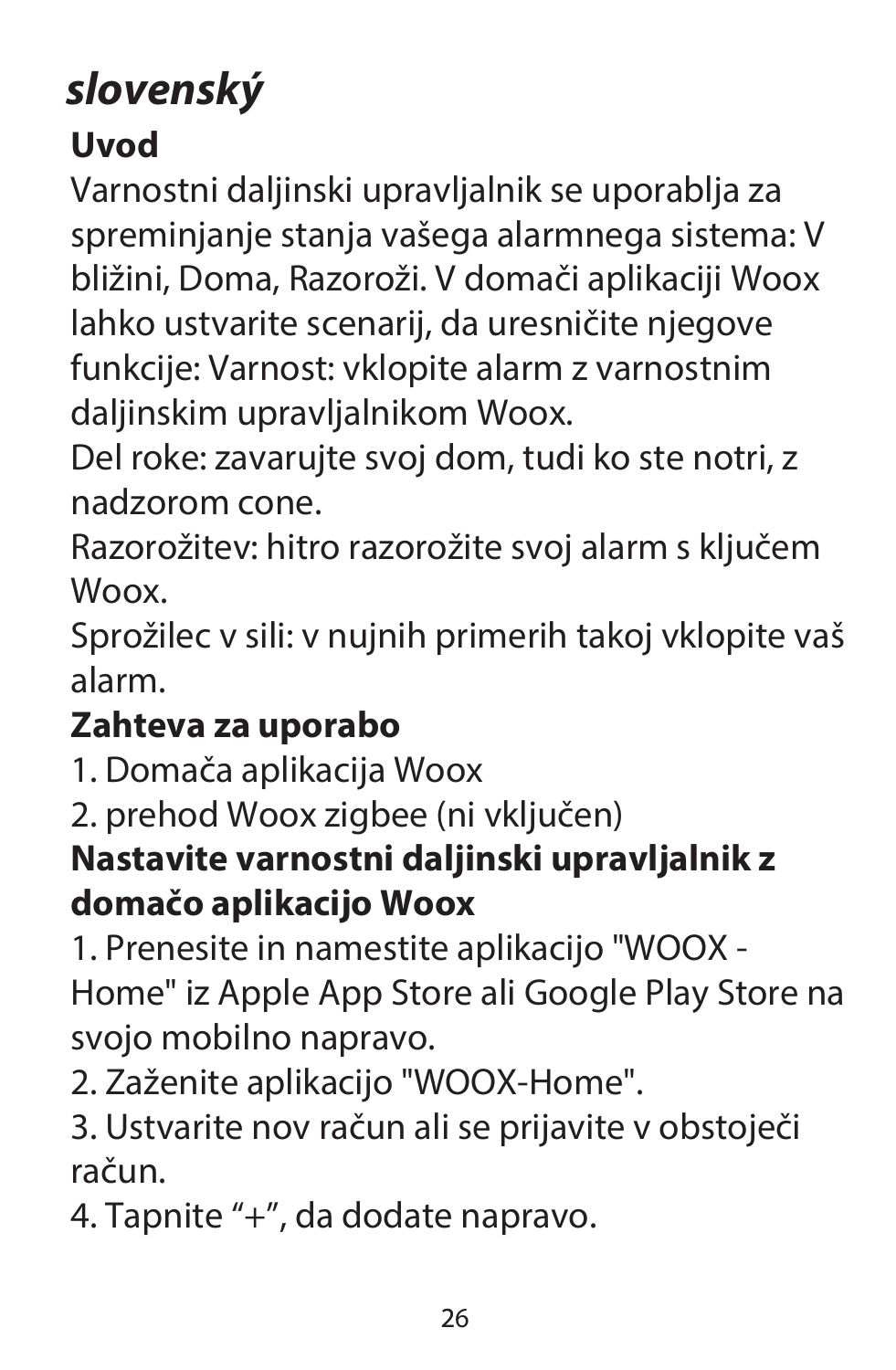# **slovenský**

5. Na seznamu izdelkov izberite ustrezno vrsto izdelka.

6. Izberite prehod Zigbee.

7. Prepričajte se, da indikatorska lučka hitro utripa. Če indikator ne utripa: držite gumb za ponastavitev 5 sekund, dokler indikator ne začne hitro utripati.

8. Pritisnite gumb za potrditev v domači aplikaciji Woox.

9. Aplikacija bo zdaj iskala napravo in se registrirala na vaš račun.

10. Vnesite ime naprave.

#### **Nasveti**

1. Učinkovito preizkušanje dosega: po pritisku na gumb za ponastavitev varnostnega daljinskega upravljalnika po priključitvi na prehod. Če lučka utripa, to pomeni, da varnostni daljinski upravljalnik učinkovito komunicira z prehodom Zigbee.

2. Pred priključitvijo na prehod izvlecite izolacijsko ploščo iz predala za baterije varnostnega daljinskega upravljalnika.

#### **Podpora**

Če potrebujete dodatno pomoč ali imate pripombe ali predloge, obiščite www.wooxhome.com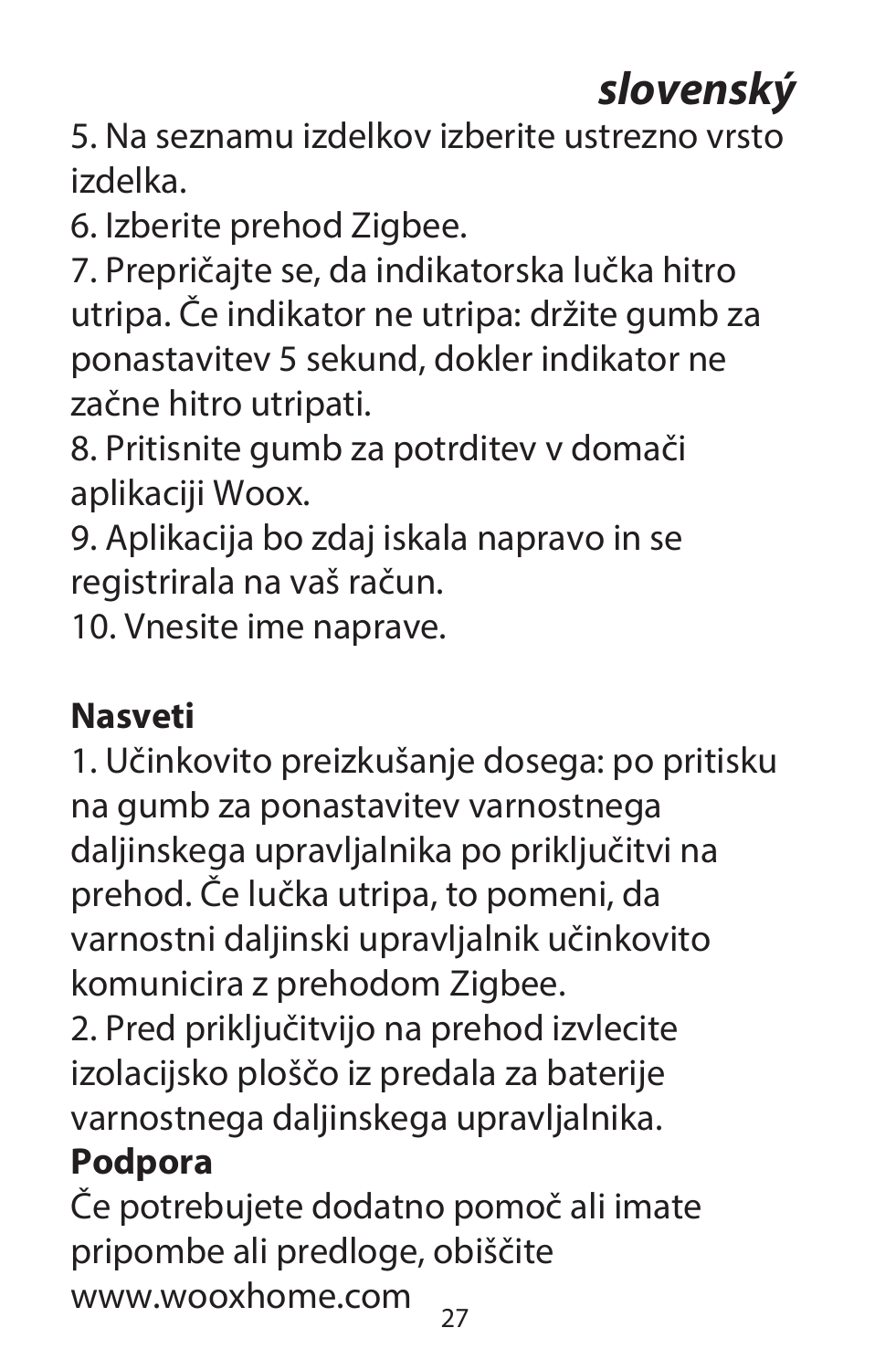#### **magyar Bevezetés**

A biztonsági távirányítóval módosíthatja a riasztó rendszer állapotát: Távol, Otthon, Hatástalanítás. Készíthet forgatókönyvet a Woox otthoni alkalmazásban a funkcióinak megvalósításához: Biztonság: élesítse ébresztését a Woox biztonsági távirányítóval.

Karosszéria: Zónavezérléssel biztosítsa otthonát még akkor is, ha tartózkodik benne.

Hatástalanítás: hatástalanítsa gyorsan a riasztást a Woox kulccsal

Vészkapcsoló: vészhelyzet esetén azonnal aktiválja a riasztást**.** 

#### **Használat követelménye**

1. Woox otthoni alkalmazás

2. Woox zigbee átjáró (nem tartozék)

#### **Állítsa be a biztonsági távirányítót a Woox otthoni alkalmazás segítségével**

1. Töltse le és telepítse a "WOOX-Home" alkalmazást az Apple App Store-ból vagy a Google Play Store-ból mobil eszközére.

2. Indítsa el a "WOOX-Home" alkalmazást.

3. Hozzon létre új fiókot, vagy jelentkezzen be a meglévő fiókjába.

4. Érintse meg a "+" elemet az eszköz hozzáadásához.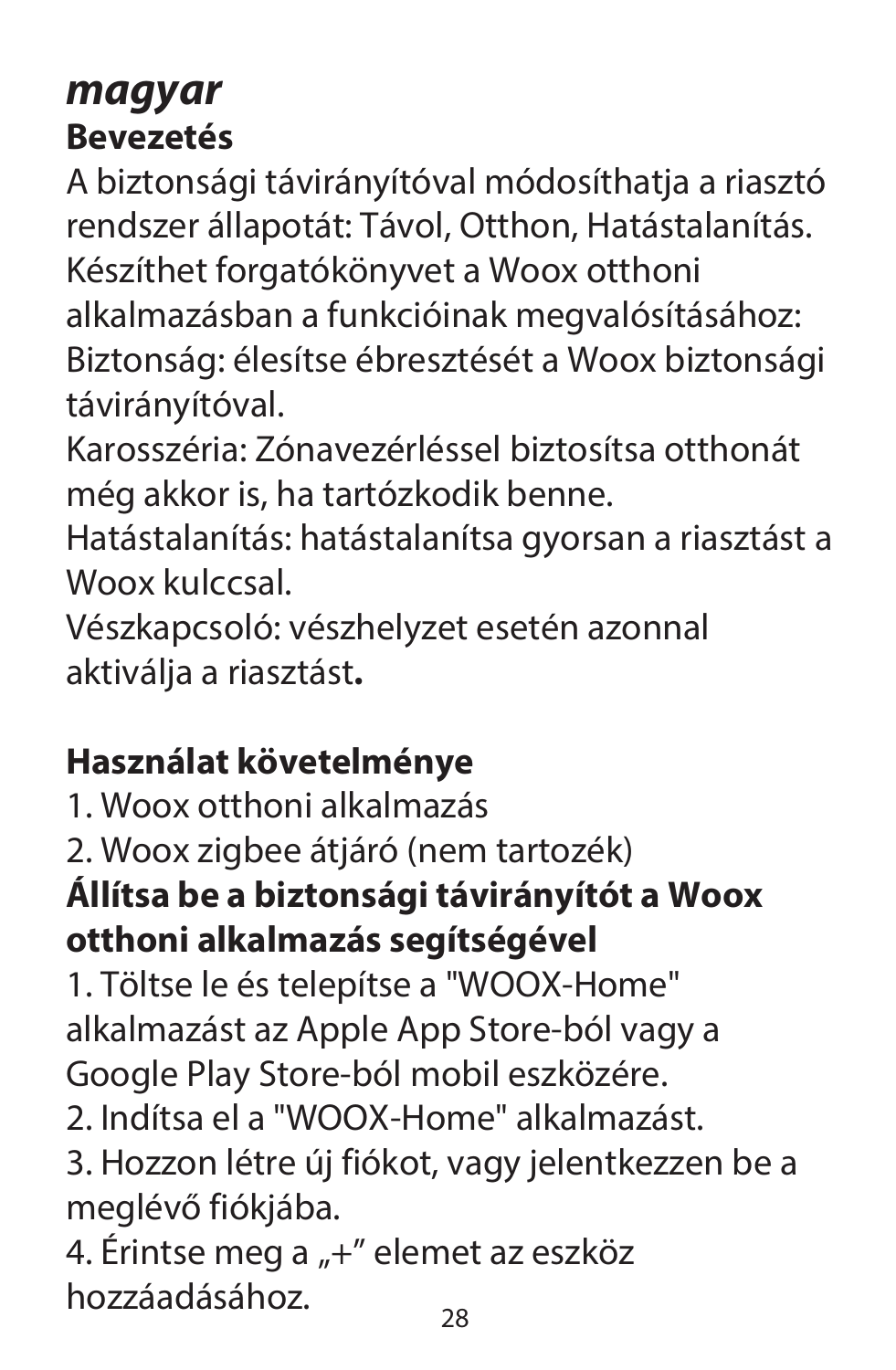#### **magyar**

5. Válassza ki a megfelelő terméktípust a termékek listájából.

6. Válasszon egy Zigbee átjárót.

7. Ellenőrizze, hogy a jelzőfény gyorsan villog. Ha a jelzőfény nem villog: nyomja meg és tartsa lenyomva a visszaállítási gombot 5 másodpercig, amíg a jelzőfény gyorsan villogni nem kezd. 8. Nyomja meg a megerősítés gombot a Woox

otthoni alkalmazásban.

9. Az alkalmazás most megkeresi az eszközt, és regisztrál a fiókjába.

10. Írja be az eszköz nevét.

#### **tippek**

1. Hatékony tartományteszt: az átjáróhoz történő csatlakoztatás után röviden nyomja meg a biztonsági távirányító visszaállító gombját. Ha a jelzőfény villog, ez azt jelenti, hogy a biztonsági távirányító hatékonyan kommunikál a Zigbee átiáróval.

2. Mielőtt csatlakozna az átjáróhoz, húzza ki a szigetelőlemezt a biztonsági távirányító elemtartójából.

### **Támogatás**

Ha további segítségre van szüksége, vagy észrevételei vagy javaslata van, látogasson el a www.wooxhome.com webhelyre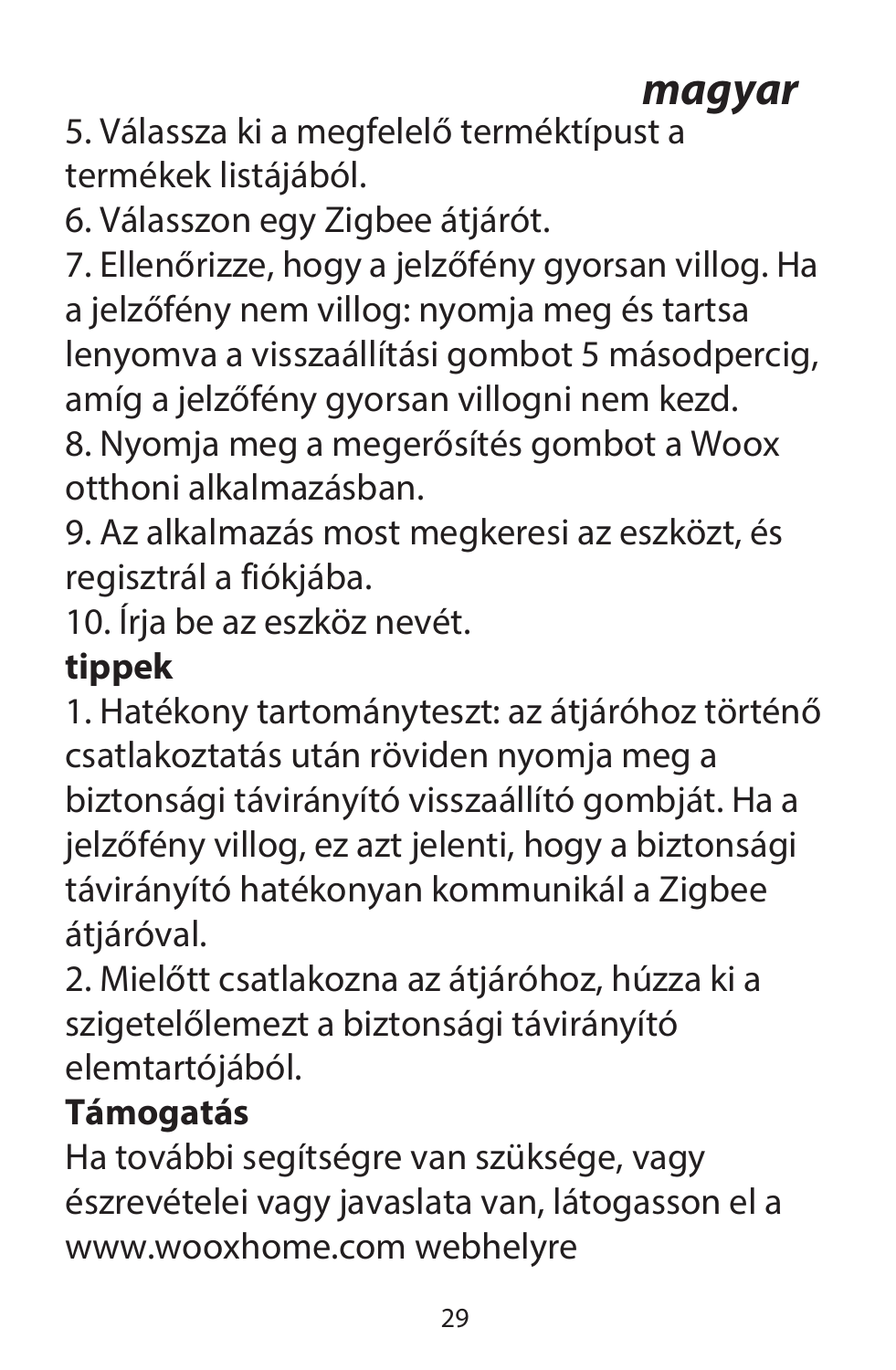### **Română Introducere**

Telecomanda de securitate este utilizată pentru a schimba starea sistemului de alarmă: În deplasare, Acasă, Dezarmare. Puteți crea scenariu în aplicația de pornire Woox pentru a realiza funcțiile sale: Securitate: îndepărtați-vă alarma cu ajutorul

telecomenzii de securitate Woox.

Part-brat: asigurați-vă casa chiar și când vă aflați, cu control de zonă.

Disarm: dezarmați rapid alarma cu fob cu cheia Woox.

Declanșator de urgență: activă imediat alarma în caz de urgență.

#### **Cerința de utilizare**

1. Aplicația pentru casă Woox

2. Poarta de intrare în zigbee Woox (nu este inclusă)

#### **Configurați telecomanda de securitate cu aplicația pentru casă Woox**

1. Descărcați și instalați aplicația "WOOX- Home" din Apple App Store sau Google Play Store pe dispozitivul dvs. mobil.

2. Lansați aplicația "WOOX-Home".

3. Creați un cont nou sau conectați-vă la contul dvs. existent.

4. Atingeti "+" pentru a adăuga dispozitivul.